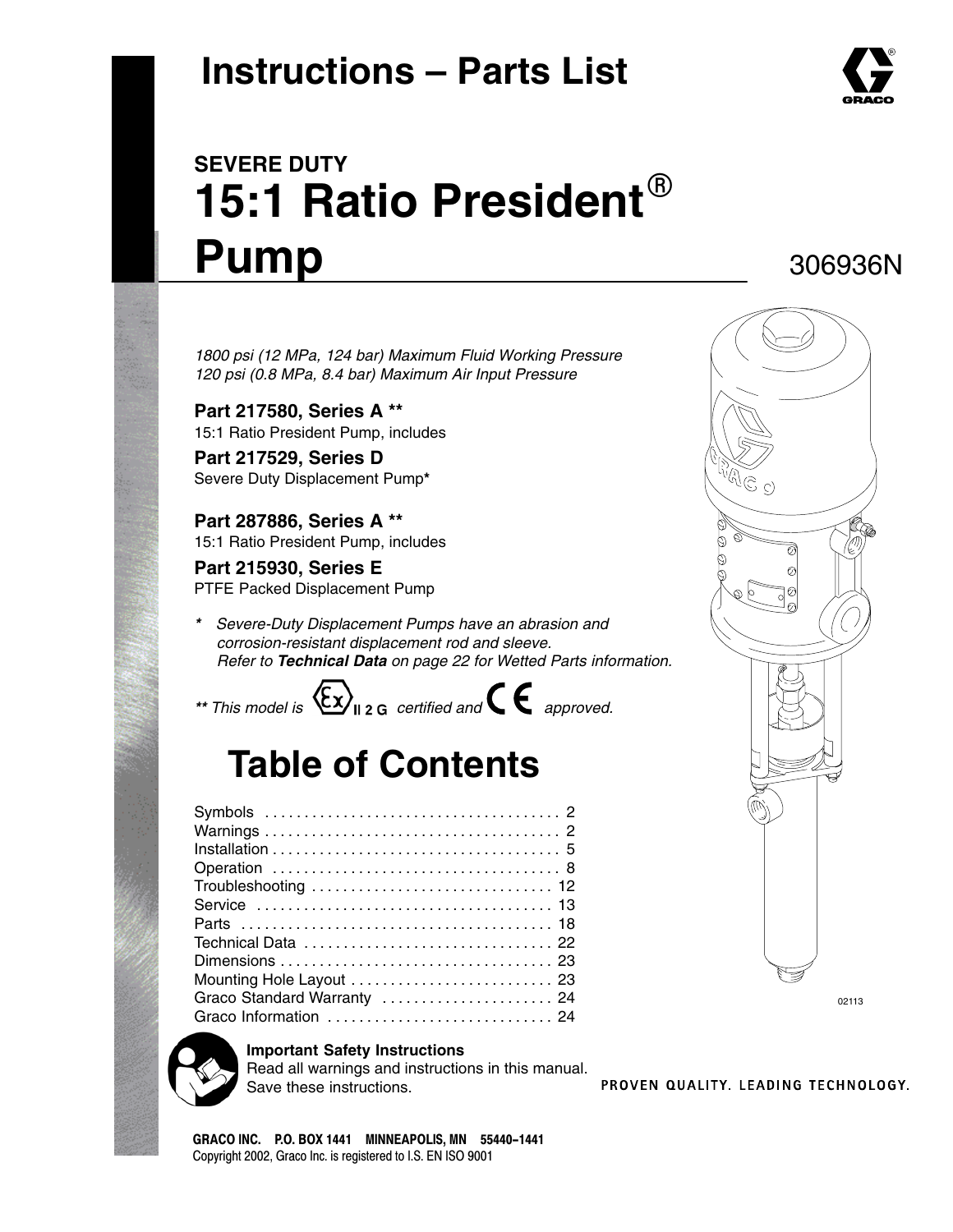# **Symbols**

### **Warning Symbol**

### **WARNING**

This symbol alerts you to the possibility of serious injury or death if you do not follow the instructions.

### **Caution Symbol**



This symbol alerts you to the possibility of damage to or destruction of equipment if you do not follow the instructions.

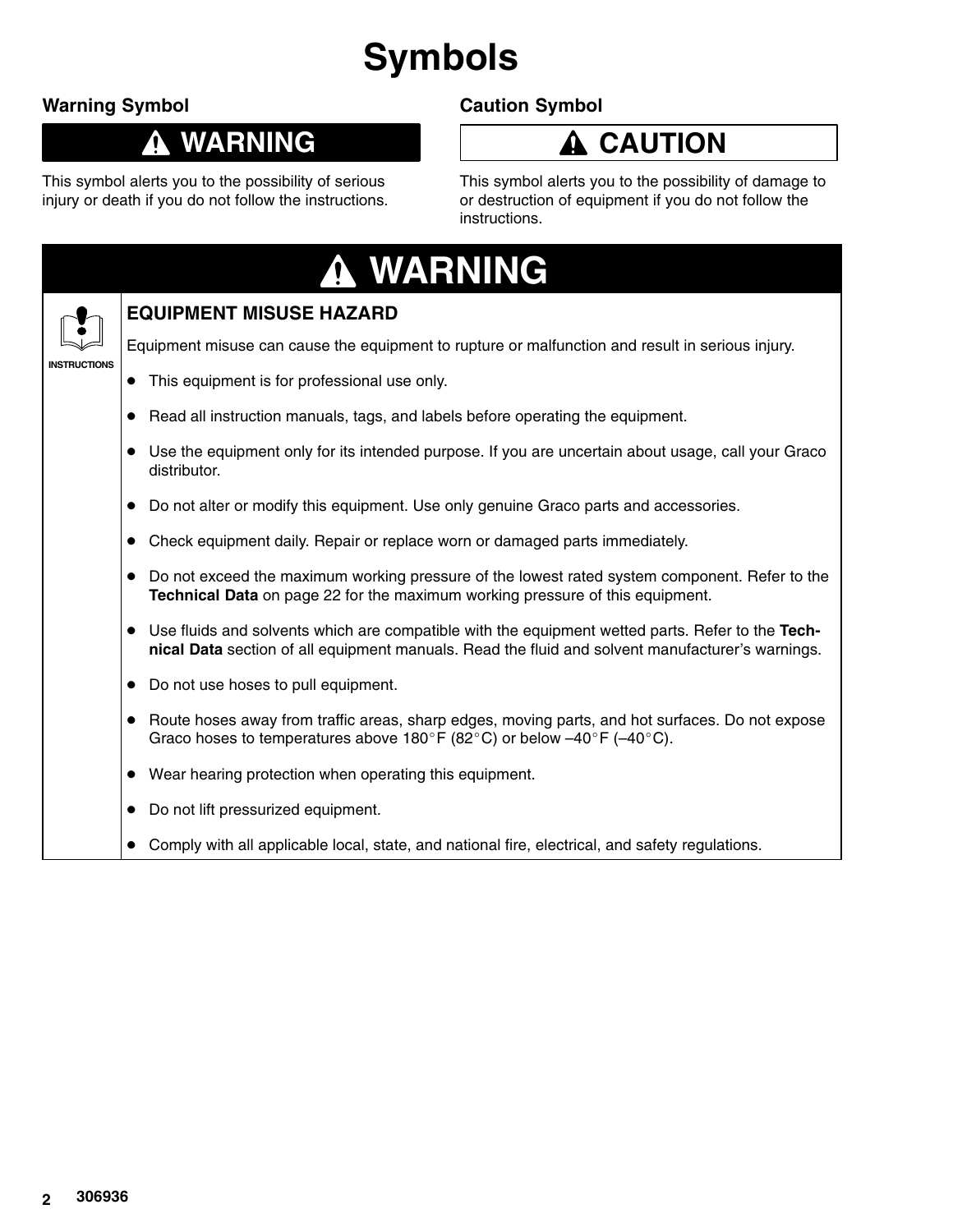# **WARNING**

### **SKIN INJECTION HAZARD**

Spray from the gun, hose leaks, or ruptured components can inject fluid into your body and cause extremely serious injury, including the need for amputation. Fluid splashed in the eyes or on the skin can also cause serious injury.

- $\bullet$  Fluid injected into the skin might look like just a cut, but it is a serious injury. **Get immediate surgical treatment.**
- $\bullet$ Do not point the gun at anyone or at any part of the body.
- $\bullet$ Do not put your hand or fingers over the spray tip.
- Do not stop or deflect leaks with your hand, body, glove or rag.
- Do not "blow back" fluid; this is not an air spray system.
- $\bullet$ Always have the tip guard and the trigger guard on the gun when spraying.
- $\bullet$ Check the gun diffuser operation weekly. Refer to the gun manual.
- $\bullet$ Be sure the gun trigger safety operates before spraying.
- $\bullet$ Lock the gun trigger safety when you stop spraying.
- Follow the **Pressure Relief Procedure** on page 8 whenever you: are instructed to relieve pressure; stop spraying; clean, check, or service the equipment; and install or clean the spray tip.
- $\bullet$ Tighten all fluid connections before operating the equipment.
- Check the hoses, tubes, and couplings daily. Replace worn, damaged, or loose parts immediately. Permanently coupled hoses cannot be repaired; replace the entire hose.
- Use only Graco approved hoses. Do not remove any spring guard that is used to help protect the hose from rupture caused by kinks or bends near the couplings.

|   |  | <b>MOVING PARTS HAZARD</b>                                                      |  |
|---|--|---------------------------------------------------------------------------------|--|
| 松 |  | Moving parts, such as the air motor piston, can pinch or amputate your fingers. |  |
|   |  | Keep clear of all moving parts when starting or operating the pump.             |  |
|   |  | Do not operate the pump with the air motor plates removed.                      |  |

**•** Before servicing the equipment, follow the **Pressure Relief Procedure** on page 8 to prevent the equipment from starting unexpectedly.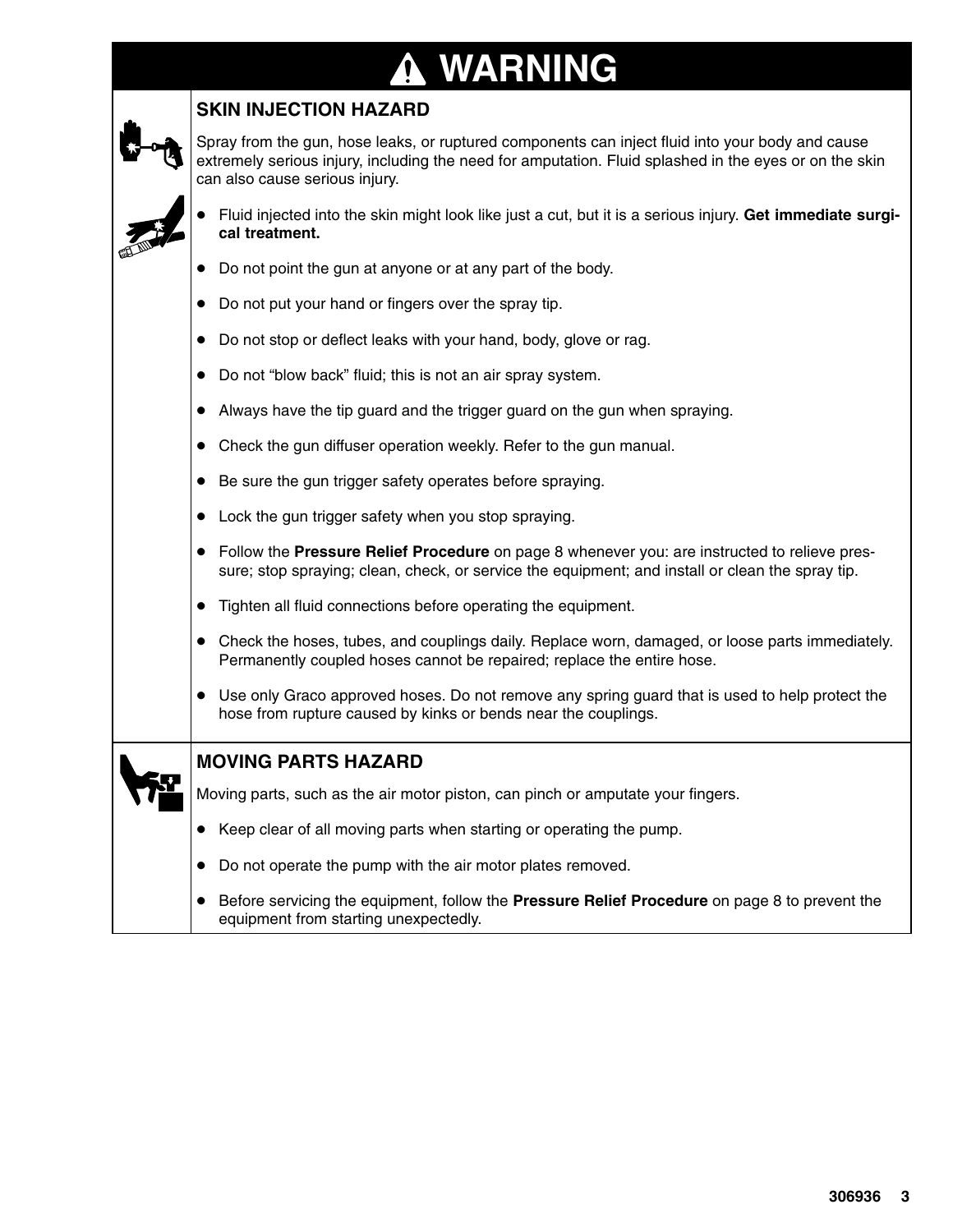### **WARNING**  $\bf \Omega$



### **FIRE AND EXPLOSION HAZARD**

Improper grounding, poor ventilation, open flames or sparks can cause a hazardous condition and result in a fire or explosion and serious injury.

- **•** Ground the equipment and the object being sprayed. Refer to Grounding on page 5.
- If there is any static sparking or you feel an electric shock while using this equipment, **stop spraying immediately.** Do not use the equipment until you identify and correct the problem.
- Provide fresh air ventilation to avoid the buildup of flammable fumes from solvents or the fluid being sprayed.
- Keep the spray area free of debris, including solvent, rags, and gasoline.
- Electrically disconnect all equipment in the spray area.
- Extinguish all open flames or pilot lights in the spray area.
- Do not smoke in the spray area.
- Do not turn on or off any light switch in the spray area while operating or if fumes are present.
- $\bullet$ Do not operate a gasoline engine in the spray area.

|  | <b>TOXIC FLUID HAZARD</b>                                                                                                            |
|--|--------------------------------------------------------------------------------------------------------------------------------------|
|  | Hazardous fluid or toxic fumes can cause serious injury or death if splashed in the eyes or on the skin,<br>inhaled, or swallowed.   |
|  | Know the specific hazards of the fluid you are using.                                                                                |
|  | Store hazardous fluid in an approved container. Dispose of hazardous fluid according to all local,<br>state and national guidelines. |
|  | Always wear protective eyewear, gloves, clothing and respirator as recommended by the fluid and<br>solvent manufacturer.             |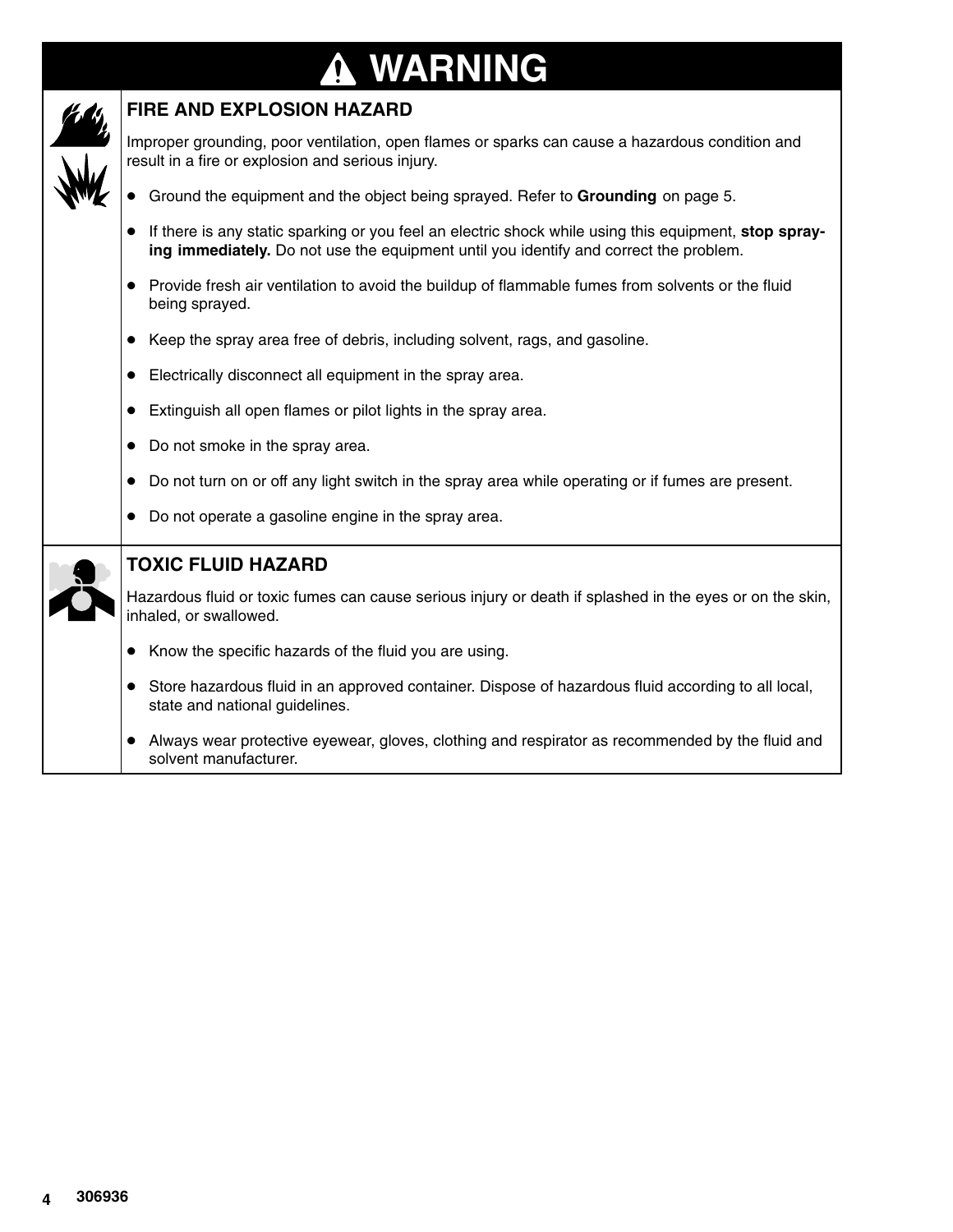# **Installation**

**NOTE:** Reference numbers and letters in parentheses in the text refer to the callouts in the figures and the parts drawings.

**NOTE:** Always use Genuine Graco Parts and Accessories, available from your Graco distributor. If you supply your own accessories, be sure they are adequately sized and pressure-rated to meet the system's requirements.

Fig. 2 is only a guide for selecting and installing system components and accessories. Contact your Graco distributor for assistance in designing a system to suit your particular needs.

### **Prepare the Operator**

All persons who operate the equipment must be trained in the safe, efficient operation of all system components as well as the proper handling of all fluids. All operators must thoroughly read all instruction manuals, tags, and labels before operating the equipment.

### **Prepare the Site**

Ensure that you have an adequate compressed air supply. Refer to the performance chart on page 22 to find the air consumption of your pump.

Mount the pump (V) to suit the type of installation planned. Fig. 2 shows the pump mounted on a wall bracket (U). The pump dimensions and mounting hole layout are shown on page 23.

Keep the site clear of any obstacles or debris that could interfere with the operator's movement.

Have a grounded, metal pail available for use when flushing the system.

### **Grounding**

### **WARNING**



**FIRE AND EXPLOSION HAZARD** Before operating the pump, ground the system as explained below. Also read the section **FIRE AND EXPLOSION HAZARD** on page 4.

1. *Pump:* use a ground wire and clamp. See Fig. 1. Loosen the grounding lug locknut (W) and washer  $(X)$ . Insert one end of a 12 ga.  $(1.5 \text{ mm}^2)$  minimum ground wire (Y) into the slot in lug (Z) and tighten the locknut securely. Connect the other end of the wire to a true earth ground. For a ground wire and clamp, order Part No. 237569.





- 2. *Air and fluid hoses:* use only electrically conductive hoses.
- 3. *Air compressor:* follow manufacturer's recommendations.
- 4. *Spray gun:* ground through connection to a properly grounded fluid hose and pump.
- 5. *Fluid supply container:* follow your local code.
- 6. *Object being sprayed:* follow your local code.
- 7. *Solvent pails used when flushing:* follow your local code. Use only metal pails, which are conductive, placed on a grounded surface. Do not place the pail on a nonconductive surface, such as paper or cardboard, which interrupts the grounding continuity.
- 8. *To maintain grounding continuity when flushing or relieving pressure*, hold a metal part of the spray gun firmly to the side of a grounded *metal* pail, then trigger the gun.

0720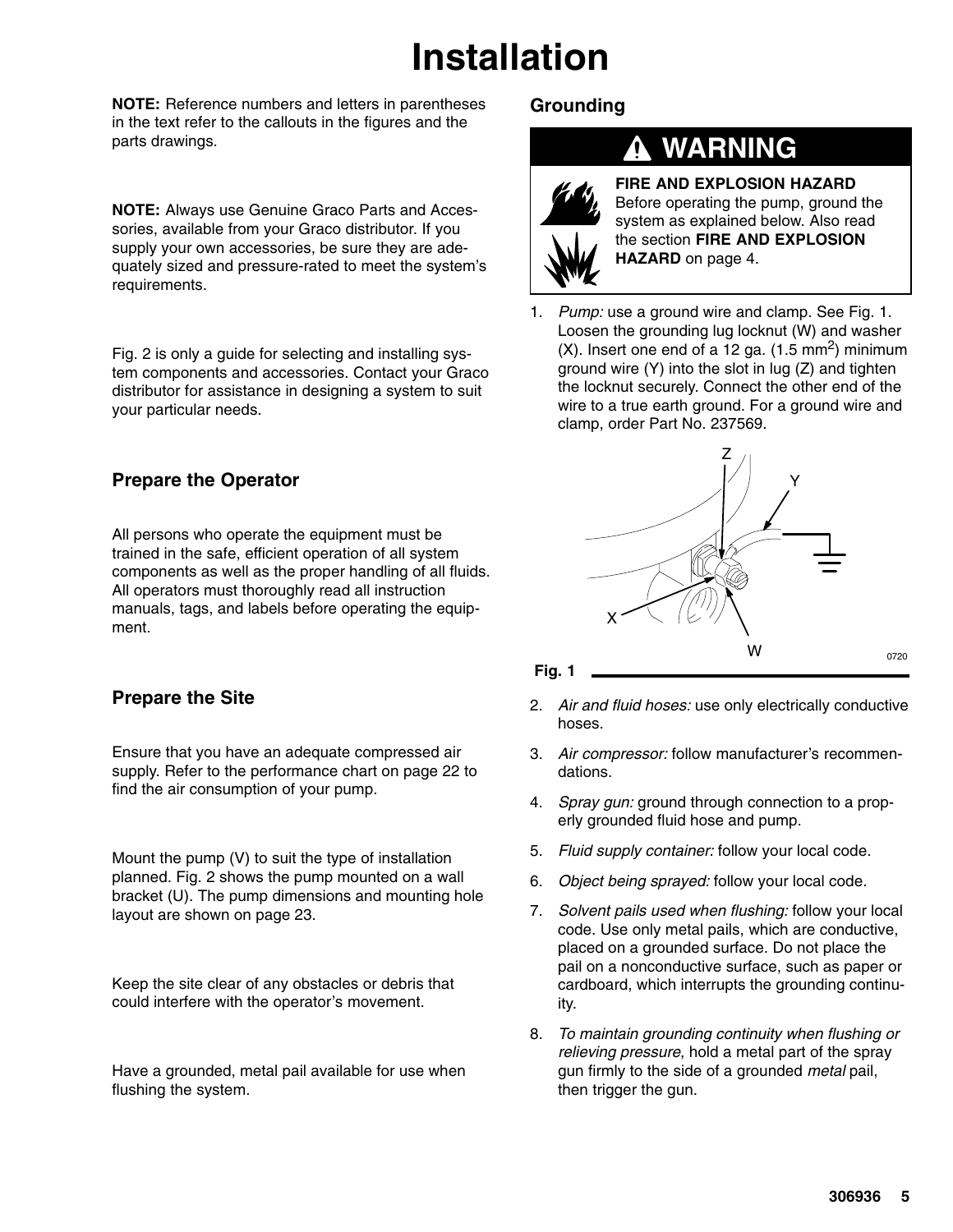# **Installation**

### **System Accessories**

## **WARNING**

A bleed-type master air valve (B) and a fluid drain valve (J) are required in your system. These accessories help reduce the risk of serious injury including skin injection, splashing in the eyes or on the skin, and injury from moving parts if you are adjusting or repairing the pump.

The bleed-type master air valve relieves air trapped between this valve and the pump after the air is shut off. Trapped air can cause the pump to cycle unexpectedly. Locate the valve close to the pump. Order Part No. 113269.

The fluid drain valve assists in relieving fluid pressure in the displacement pump, hose, and gun. Triggering the gun to relieve pressure may not be sufficient. Order Part No. 210657.

#### **Air and Fluid Hoses**

Be sure all air and fluid hoses are properly sized and pressure-rated for your system. Use only electrically conductive air and fluid hoses. Use a 1/2 in. (13 mm) I.D. (minimum) air hose (A) to supply air to the pump.

Connect a fluid hose (P) to the pump's 1/2 npt(f) fluid outlet. Connect a fluid suction hose and tube (S) to the pump's 3/4 npt(m) fluid intake.

#### **Air Line Accessories**

Install the following accessories in the order shown in Fig. 2, using adapters as necessary:

- **•** A bleed-type master air valve (B) is required in your system to relieve air trapped between it and the air motor when the valve is closed (see the **WARNING** above). Be sure the bleed valve is easily accessible from the pump, and is located **downstream** from the air regulator (C).
- $\bullet$  **An air regulator (C)** controls pump speed and outlet pressure by adjusting the air pressure to the pump. Locate the regulator close to the pump, but **upstream** from the bleed-type master air valve (B).
- $\bullet$  **An air line lubricator (D)** provides automatic air motor lubrication.
- **A pump runaway valve (E)** shuts off the pump if it starts running too fast. A pump which runs too fast can seriously damage itself.
- **An air line filter (F)** removes harmful dirt and moisture from the compressed air supply. Also, install **a moisture trap and drain valve (H)** to help remove moisture and contaminants from the compressed air supply. Install these accessories on the pump air supply line and the air supply line to an air-assisted airless spray gun.
- **A second bleed-type air valve (G)** isolates the air line accessories for servicing. Locate upstream from all other air line accessories.
- $\bullet$  **A gun air regulator (T)** adjusts the air pressure to the air-assisted airless spray gun (R).

#### **Fluid Line Accessories**

Install the following accessories in the positions shown in Fig. 2, using adapters as necessary:

- **A fluid drain valve (J)** is required in your system to relieve fluid pressure in the hose and gun (see the **WARNING** at left). Install the drain valve pointing down, but so the handle points up when opened.
- **A fluid filter (K)** filters harmful particles from the fluid.
- **A fluid shutoff valve (L)** shuts off the fluid flow to the gun.
- **A fluid pressure regulator (M) and gauge (N)** allows more precise control of the fluid pressure at the gun.
- $\bullet$  **A spray gun (R)** dispenses the fluid. The gun shown in Fig. 2 is an air-assisted airless spray gun.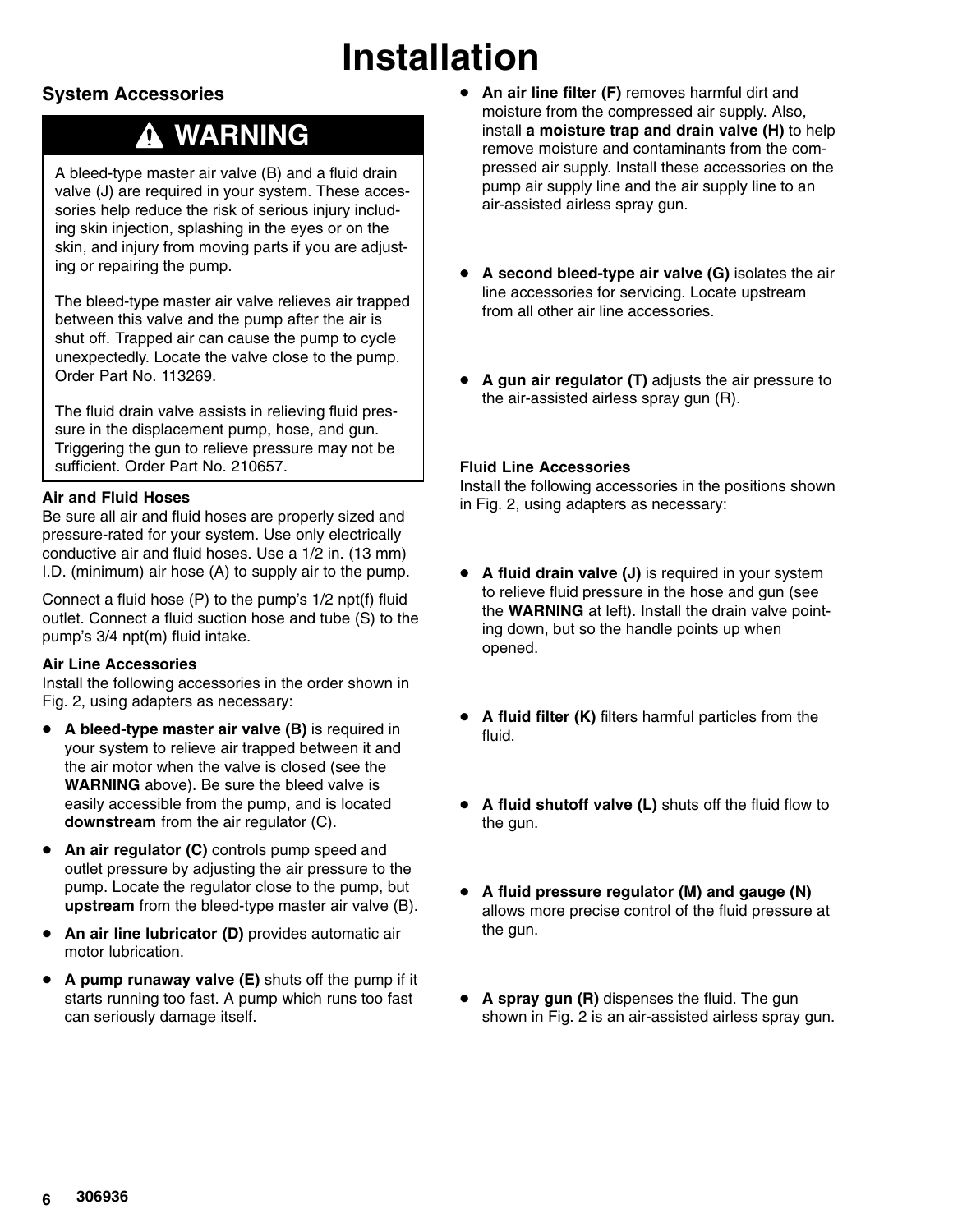## **Installation**

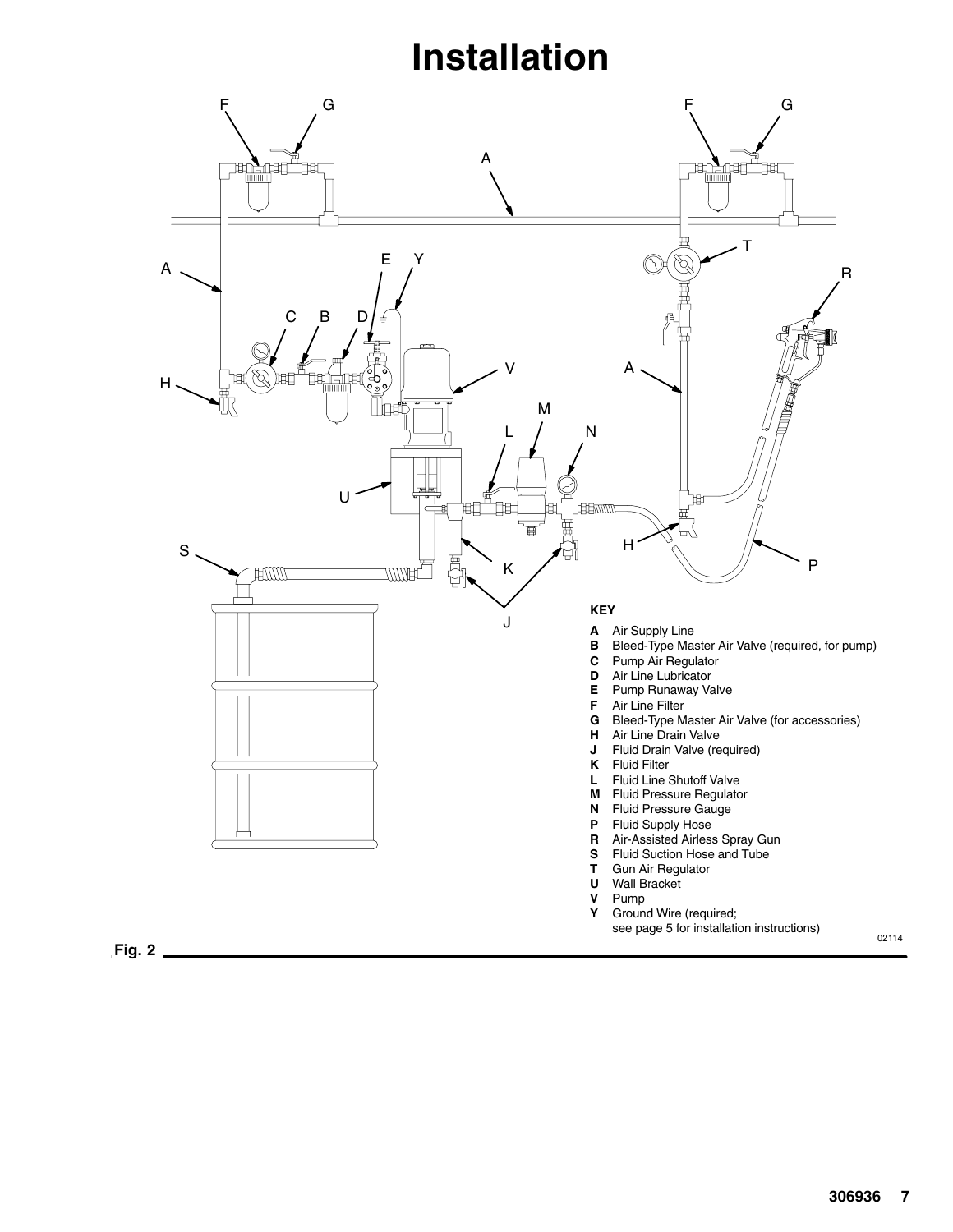### **Pressure Relief Procedure**

### **WARNING**



#### **SKIN INJECTION HAZARD**

The system pressure must be manually relieved to prevent the system from starting or spraying accidentally. Fluid

under high pressure can be injected through the skin and cause serious injury. To reduce the risk of an injury from injection, splashing fluid, or moving parts, follow the **Pressure Relief Procedure** whenever you:

- are instructed to relieve the pressure,
- $\bullet$ stop spraying,
- $\bullet$ check or service any of the system equipment,
- $\bullet$ or install or clean the spray tip.
- 1. Lock the gun trigger safety.
- 2. Close the bleed-type master air valve (B, required in your system).
- 3. Unlock the gun trigger safety.
- 4. Hold a metal part of the gun firmly to the side of a grounded metal pail, and trigger the gun to relieve pressure.
- 5. Lock the gun trigger safety.
- 6. Open the drain valve (J, required in your system), having a container ready to catch the drainage.
- 7. Leave the drain valve open until you are ready to spray again.

*If you suspect that the spray tip or hose is completely clogged, or that pressure has not been fully relieved after following the steps above, very slowly* loosen the tip guard retaining nut or hose end coupling and relieve pressure gradually, then loosen completely. Now clear the tip or hose.

### **Packing Nut/Wet-Cup**

Before starting, fill the packing nut (W) 1/2 full with Graco Throat Seal Liquid (TSL) or compatible solvent. See Fig. 3.

## **WARNING**

To reduce the risk of serious injury whenever you are instructed to relieve pressure, always follow the **Pressure Relief Procedure** at left.

The packing nut is torqued at the factory and is ready for operation. If it becomes loose and there is leaking from the throat packings, relieve the pressure. Using a spanner wrench or 1/4 in. (6 mm) diameter rod, tighten the nut just enough to stop the leakage. Do this whenever necessary. Do not overtighten the packing nut.

### **Flush the Pump Before First Use**

The pump is tested with lightweight oil, which is left in to protect the pump parts. If the fluid you are using may be contaminated by the oil, flush it out with a compatible solvent. If the pump is being used to supply a circulating system, allow the solvent to circulate until the pump is thoroughly flushed. See **Flushing** on page 11.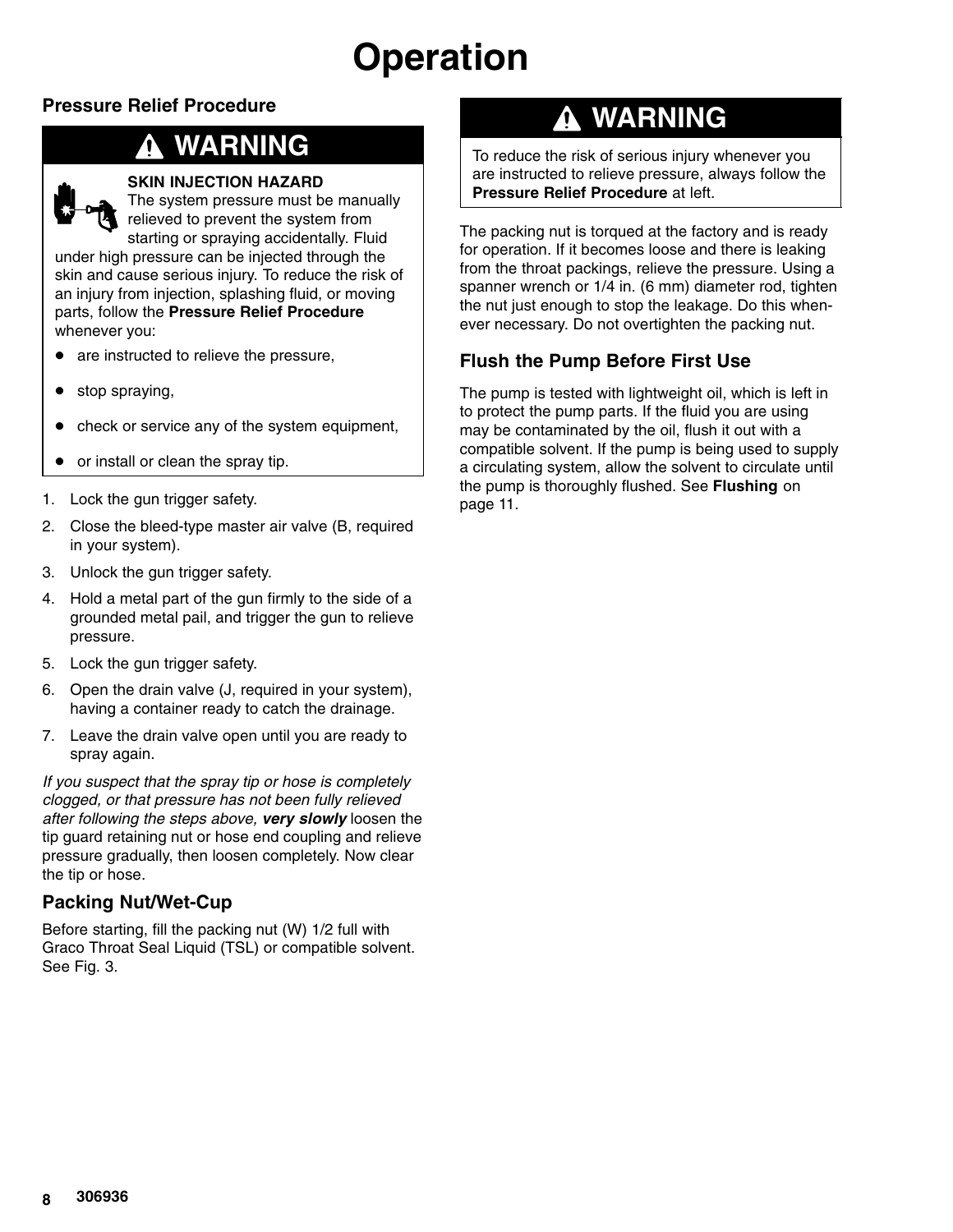

**Fig. 3**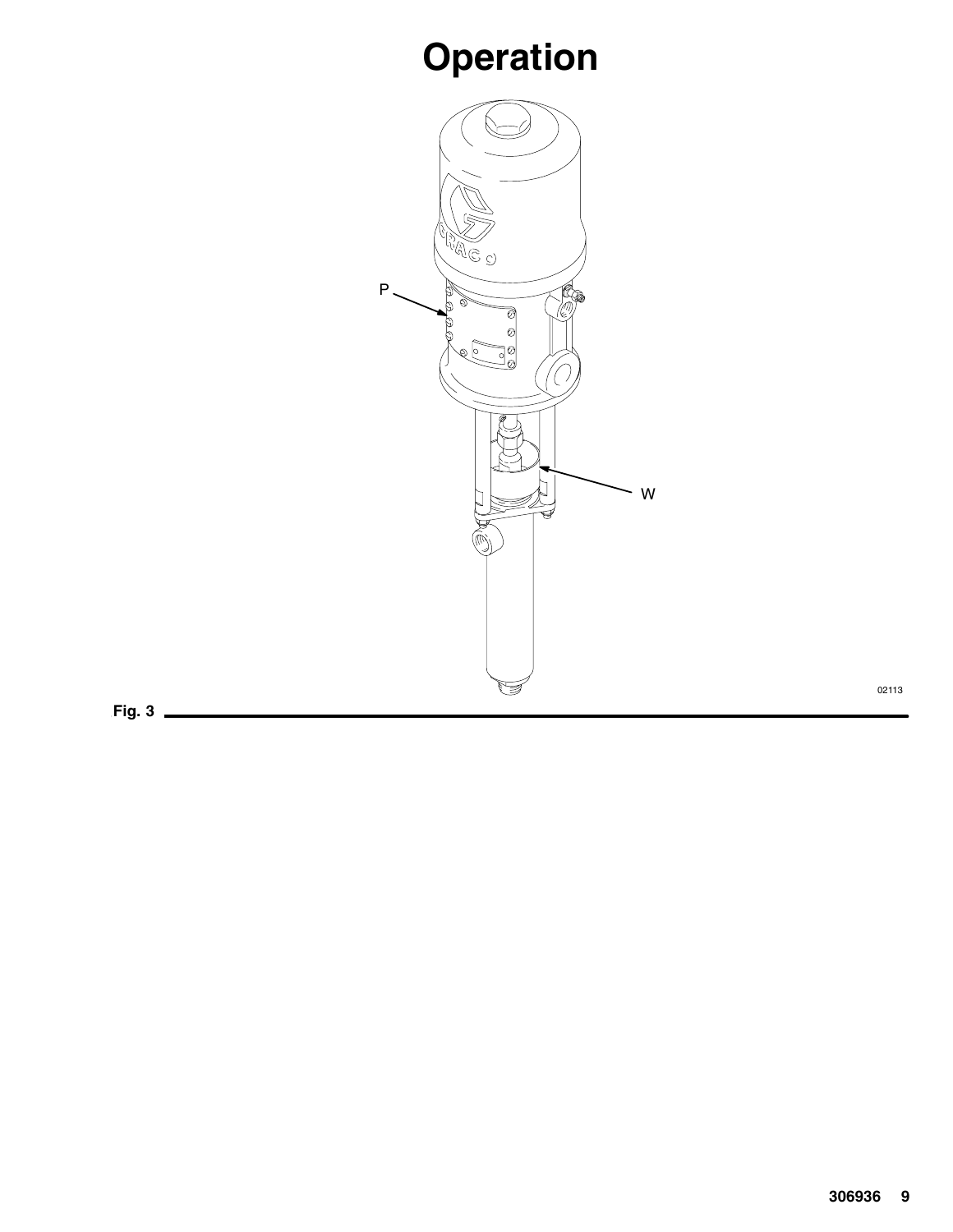## **WARNING**



Moving parts can pinch or amputate your fingers or other body parts. When air is supplied to the motor, the air motor

piston (located behind the air motor plates) moves. Therefore, **never** operate the pump with the air motor plates (P) removed. See Fig. 3.

### **Starting and Adjusting the Pump**

Begin these steps **before** you install the spray tip.

- 1. Ensure that the air regulator (C) and bleed-type master air valve (B) are closed. See Fig. 2 on page 7.
- 2. Connect a suction hose (S) to the pump's fluid inlet.
- 3. Hold a metal part of the spray gun (R) firmly to the side of a grounded metal pail and hold the trigger open.
- 4. Open the pump's bleed-type master air valve (B).
- 5. Slowly open the air regulator (C) until the pump starts (approximately 40 psi [0.28 MPa, 2.8 bar]).
- 6. Cycle the pump slowly until all the air is pushed out and the pump and hoses are fully primed.
- 7. Release the spray gun trigger and lock the trigger safety. The pump should stall against pressure when you release the trigger.

## **WARNING**

To reduce the risk of serious injury whenever you are instructed to relieve pressure, always follow the **Pressure Relief Procedure** on page 8.

- 8. Relieve the pressure**.**
- 9. Install the spray tip in the gun.

### **WARNING**

#### **COMPONENT RUPTURE HAZARD**

To reduce the risk of overpressurizing **Experience of the Contract of the Contract of the Contract of the Contract of the Contract of The Contract of T** your system, which could cause component rupture and serious injury, *never exceed the specified maximum air input pressure to the pump* (see **Technical Data** on page 22).

10. Control the pump speed and fluid pressure with the air regulator (C). Always use the lowest air pressure necessary to get the desired results. Higher pressure causes premature spray tip and pump wear.

**NOTE:** For more precise control of fluid pressure at the gun, use a fluid pressure regulator (M).

11. With the pump and lines primed, and with adequate air pressure and volume supplied, the pump starts and stops as the spray gun is opened and closed. In a circulating system, the pump runs continuously and speeds up or slows down as supply increases or decreases until the air supply is shut off.

## **A CAUTION**

Never allow the pump to run dry of the fluid being pumped. A dry pump will quickly accelerate to a high speed, possibly damaging itself. If your pump accelerates quickly, or is running too fast, stop it immediately and check the fluid supply. If the supply container is empty and air has been pumped into the lines, refill the container and prime the pump and the lines with fluid, or flush and leave it filled with a compatible solvent. Be sure to eliminate all air from the fluid system.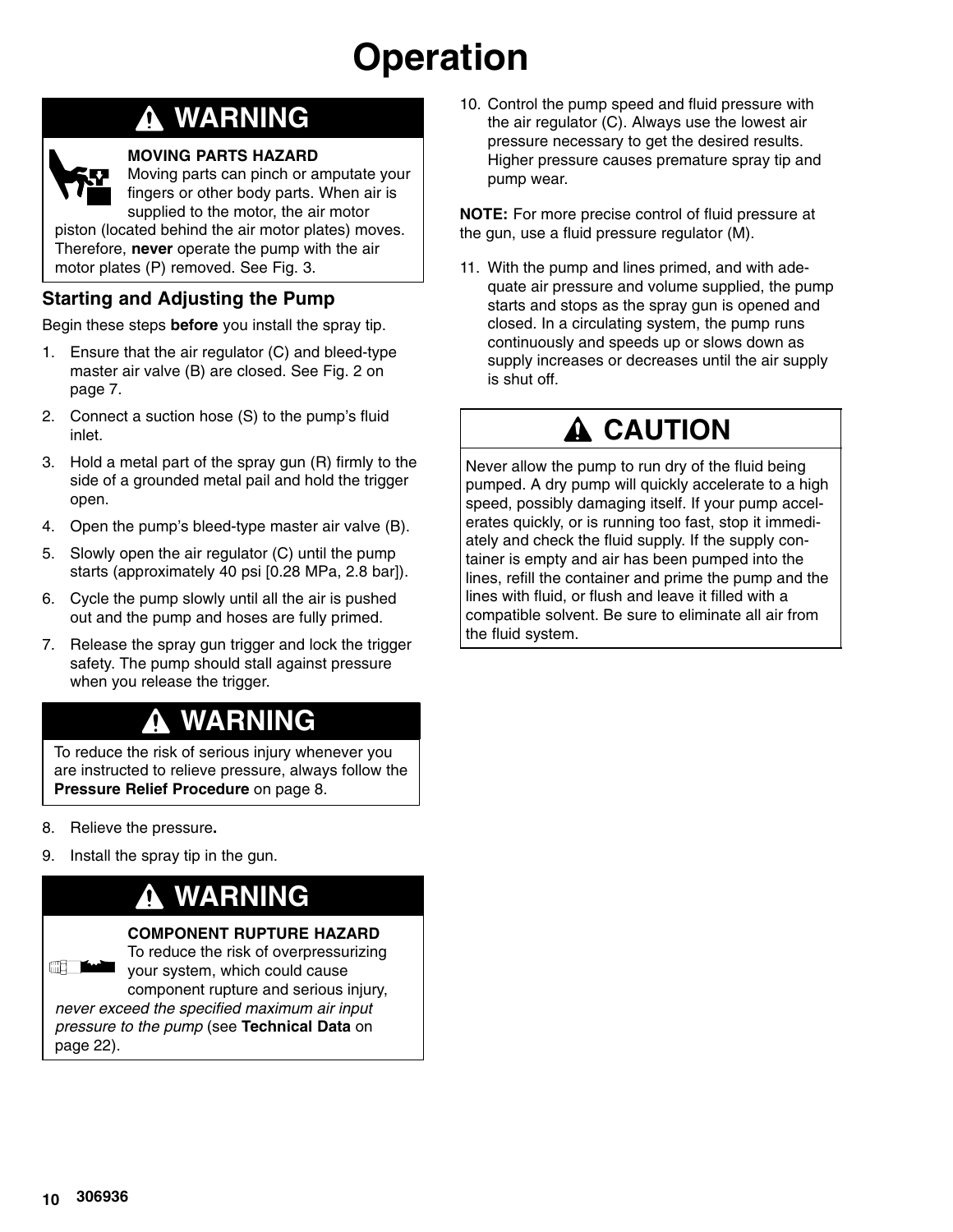### **Shutdown and Care of the Pump**

## **WARNING**

To reduce the risk of serious injury whenever you are instructed to relieve pressure, always follow the **Pressure Relief Procedure** on page 8.

For overnight shutdown, relieve the pressure. Always stop the pump at the bottom of the stroke to prevent the fluid from drying on the exposed displacement rod and damaging the throat packings.

Always flush the pump before the fluid dries on the displacement rod. Never leave water or water-base fluid in the pump overnight. First, flush with water or a compatible solvent, then with mineral spirits. Relieve the pressure, but leave the mineral spirits in the pump to protect the parts from corrosion.

### **Flushing**

## **WARNING**



**FIRE AND EXPLOSION HAZARD** Before flushing, read the section **FIRE AND EXPLOSION HAZARD** on page 4. Be sure the entire system and flushing pails are properly grounded. Refer to **Grounding** on page 5.

Flush the pump:

- $\bullet$ Before the first use
- $\bullet$ When changing colors or fluids
- Before fluid can dry or settle out in a dormant pump (check the pot life of catalyzed fluids)
- Before storing the pump.

Flush with a fluid that is compatible with the fluid you are pumping and with the wetted parts in your system. Check with your fluid manufacturer or supplier for recommended flushing fluids and flushing frequency.

## **CAUTION**

Never leave water or water-base fluid in the pump overnight. If you are pumping water-base fluid, flush with water first, then with a rust inhibitor such as mineral spirits. Relieve the pressure, but leave the rust inhibitor in the pump to protect the parts from corrosion.

### **WARNING**

To reduce the risk of serious injury whenever you are instructed to relieve pressure, always follow the **Pressure Relief Procedure** on page 8.

- 1. Relieve the pressure.
- 2. Remove the tip guard and spray tip from the gun. See the gun instruction manual.
- 3. Remove the filter element from the fluid filter (K). Reinstall the filter bowl.
- 4. Place the suction tube (S) in a container of solvent.
- 5. Hold a metal part of the gun firmly to the side of a grounded *metal* pail.
- 6. Start the pump. Always use the lowest possible fluid pressure when flushing.
- 7. Trigger the gun.
- 8. Flush the system until clear solvent flows from the gun.
- 9. Relieve the pressure.
- 10. Clean the tip guard, spray tip, and fluid filter element separately, then reinstall them.
- 11. Clean the inside and outside of the suction tube (S).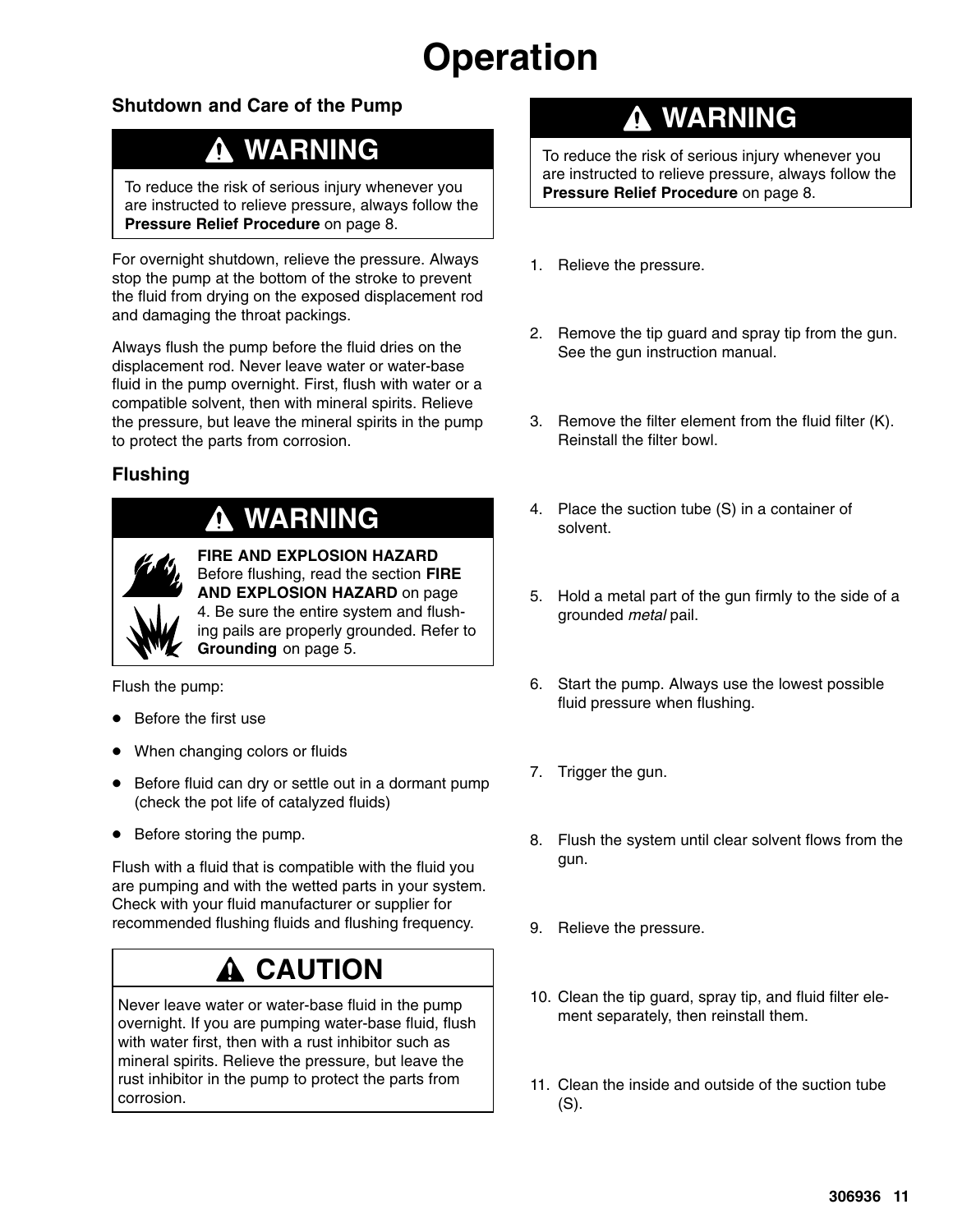# **Troubleshooting**

## **WARNING**

To reduce the risk of serious injury whenever you are instructed to relieve pressure, always follow the **Pressure Relief Procedure** on page 8.

- 1. Relieve the pressure.
- 2. Check all possible problems and solutions before disassembling pump.

| Problem                                             | <b>Cause</b>                                                     | <b>Solution</b>                                                                                                                                    |
|-----------------------------------------------------|------------------------------------------------------------------|----------------------------------------------------------------------------------------------------------------------------------------------------|
| Pump fails to operate.                              | Restricted line or inadequate air<br>supply.                     | Clear; increase air supply.                                                                                                                        |
|                                                     | Insufficient air pressure; closed or<br>clogged air valves, etc. | Open; clean (be sure to use air<br>filter).                                                                                                        |
|                                                     | Exhausted fluid supply.                                          | Refill; purge all air from pump and<br>fluid lines.                                                                                                |
|                                                     | Damaged air motor.                                               | Service air motor (see air motor<br>manual 306982, supplied).                                                                                      |
|                                                     | Dried fluid seizure of displacement<br>rod (19).                 | Clean, check or replace throat pack-<br>ings (14, 15); always stop pump at<br>bottom of stroke and keep wet-cup<br>filled with compatible solvent. |
| Pump operates but output is low on<br>both strokes. | Restricted line or inadequate air<br>supply.                     | Clear; increase air supply.                                                                                                                        |
|                                                     | Insufficient air pressure; closed or<br>clogged air valves, etc. | Open; clean (be sure to use air<br>filter).                                                                                                        |
|                                                     | Exhausted fluid supply.                                          | Refill; purge all air from pump and<br>fluid lines.                                                                                                |
|                                                     | Clogged fluid line, gun, valves, etc.                            | Clear*.                                                                                                                                            |
| Pump operates but output is low on<br>downstroke.   | Held open or worn intake valve.                                  | Clear; service. See page 14 (for<br>Model 217529) or page NO TAG (for<br>Model 215930).                                                            |
| Pump operates but output is low on<br>upstroke.     | Held open or worn fluid piston valve<br>or packings (14, 15).    | Clear; service. See page 14 (for<br>Model 217529) or page NO TAG (for<br>Model 215930).                                                            |
| Erratic or accelerated operation.                   | Exhausted fluid supply.                                          | Refill; purge all air from pump and<br>fluid lines.                                                                                                |
|                                                     | Held open or worn intake valve.                                  | Clear; service. See page 14 (for<br>Model 217529) or page NO TAG (for<br>Model 215930).                                                            |
|                                                     | Held open or worn fluid piston valve<br>or packings (14, 15).    | Clear; service. See page 14 (for<br>Model 217529) or page NO TAG (for<br>Model 215930).                                                            |

\* To determine if the fluid hose or gun is obstructed, relieve the pressure. Disconnect the fluid hose and place a container at the pump fluid outlet to catch any fluid. Turn on the air just enough to start the pump (about 20–40 psi [0.14–0.28 MPa, 1.4–2.8 bar]). If the pump starts when the air is turned on, the obstruction is in the fluid hose or gun.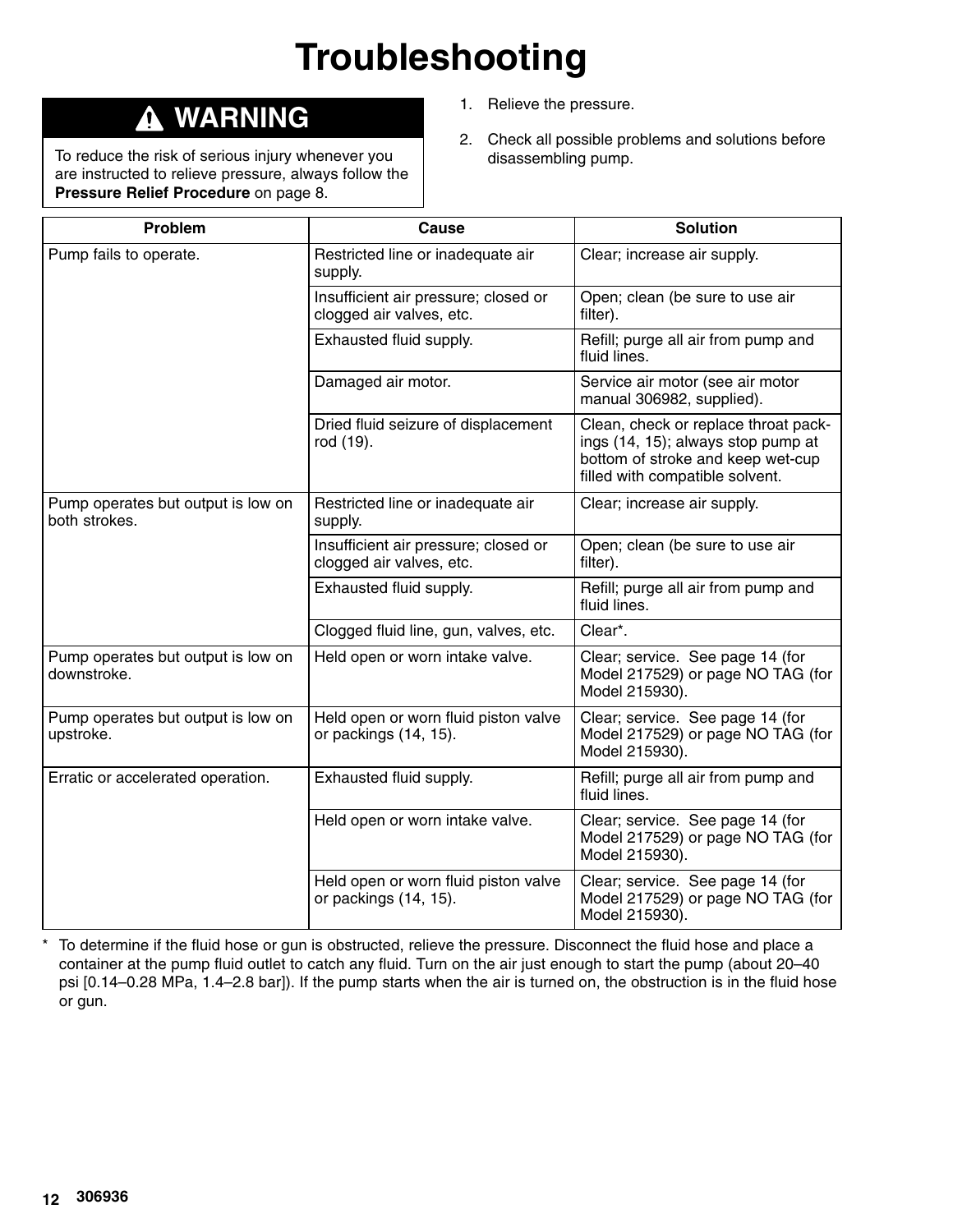# **Service**

#### **Disconnecting the Displacement Pump**

## **WARNING**

To reduce the risk of serious injury whenever you are instructed to relieve pressure, always follow the **Pressure Relief Procedure** on page 8.

- 1. Flush the pump if possible. Stop the pump at the bottom of its stroke. Relieve the pressure.
- 2. Disconnect the air and fluid hoses. Remove the pump from its mounting. Note the relative position of the pump's fluid outlet (R) to the air motor's air inlet (S).
- 3. Unscrew the tie rod locknuts (26) from the tie rods (34). Hold the flats of the displacement rod (19) with a wrench, then use another wrench to unscrew the connecting rod nut (22). Carefully pull the displacement pump (2) off the air motor (1). See Fig. 4.
- 4. Refer to page 14 (Model 217529) or page NO TAG (Model 214930) for displacement pump service. To service the air motor, refer to the separate air motor manual 306982, supplied.

#### **Reconnecting the Displacement Pump**

- 1. Orient the pump's fluid outlet (R) to the air motor's air inlet (S) as was noted in step 2 under **Disconnecting the Displacement Pump.** Position the displacement pump (2) on the tie rods (34).
- 2. Screw the locknuts (26) onto the tie rods (34) loosely. Screw the connecting rod nut (22) onto the displacement rod (19).
- 3. Tighten the tie rod locknuts (26) evenly, and torque to 20-30 ft-lb  $(27-41 \text{ N}\cdot\text{m})$ .
- 4. Mount the pump and reconnect all hoses. Reconnect the ground wire if it was disconnected during repair. Tighten the packing nut/wet-cup (4) so it is just snug – no tighter. Fill the wet-cup 1/2 full with Graco Throat Seal Liquid or compatible solvent.
- 5. Start the pump and run it at about 40 psi (0.28 MPa, 2.8 bar) air pressure, to check that it is operating properly.

Lubricate. Torque to  $20-30$  ft-lb (27-41 N $\bullet$ m).

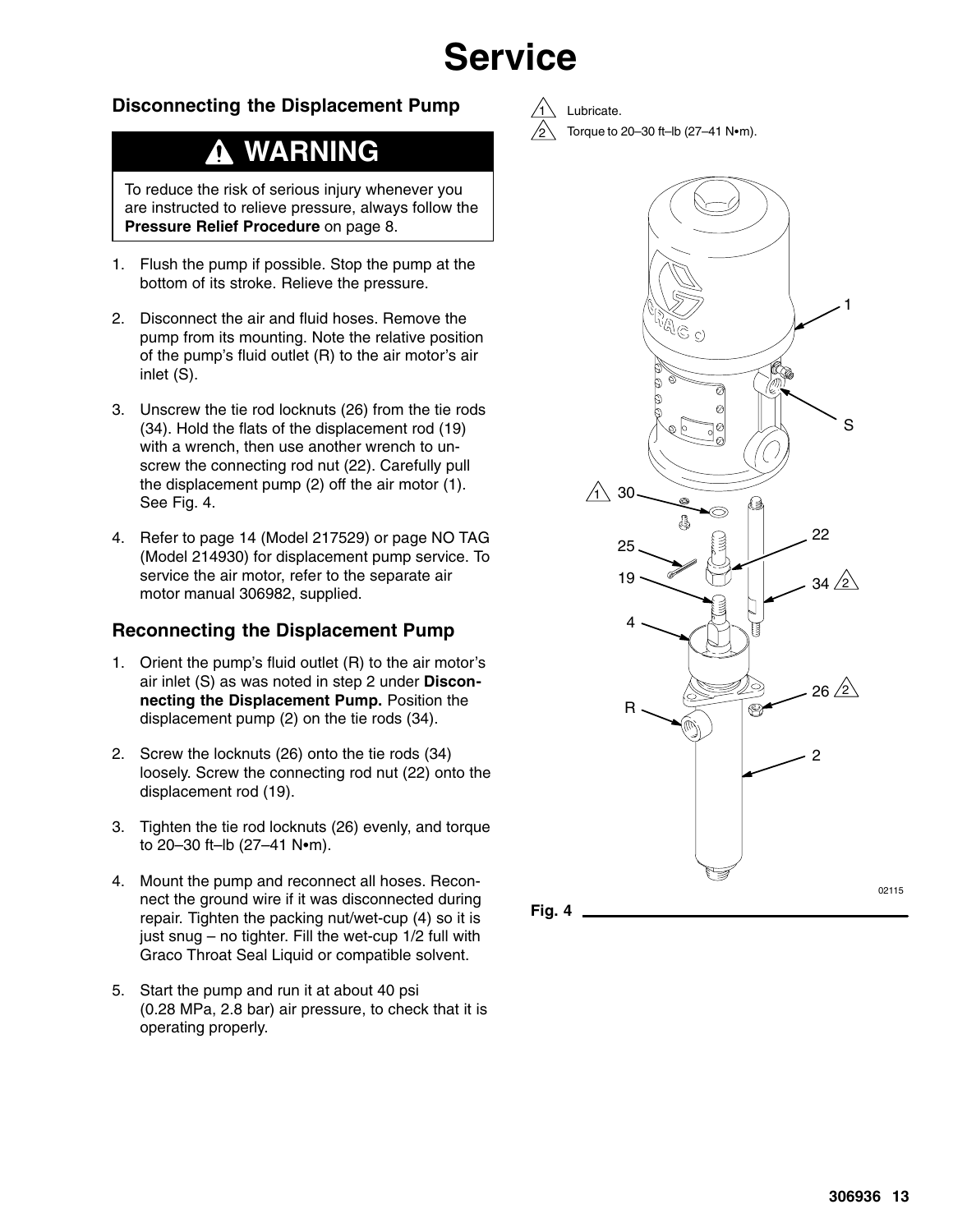# **Service**

#### **Displacement Pump Service** (217529 Only)

#### **Disassembly**

When disassembling the pump, lay out all removed parts in sequence, to ease reassembly. Refer to Fig. 5.

**NOTE:** Repair Kit 235634 is available. For the best results, use all the new parts in the kit. Parts included in the kit are marked with one asterisk, for example (8\*).

Conversion Kit 220396 is available to convert the pump packings to UHMWPE and leather. See page 19 for details.

Clean all the parts thoroughly when disassembling. Check them carefully for damage or wear, replacing parts as needed.

- 1. Remove the displacement pump from the air motor as explained on page 13. Place the displacement pump in a vise.
- 2. Unscrew the intake valve body (6) from the pump housing (3). Remove the ball stop pin (11), retainer (12), o-ring (10), and ball (9). See Fig. 5.
- 3. Loosen the packing nut (4). Push the displacement rod (19) down until the piston body (5) clears the bottom of the pump housing (3). Grasp the piston and pull the rod straight out, being careful not to scratch the sleeve (18) inside the housing.
- 4. Screw the piston body (5) out of the rod (19). Remove the ball (8), packing retainer (21), glands (16, 13), and packings (14, 15).

**NOTE:** Inspect the ball stop pin (20) and ball guide (36) in place. If either is damaged, or if the displacement rod is being replaced, remove one cotter pin (7) and pull the ball stop pin out of the rod (19). Remove the ball guide.

- 5. Remove the packing nut (4) from the pump housing (3). Remove the throat glands (13, 16) and packings (14, 15).
- 6. Clean all parts and threads with a compatible solvent and blow dry before reassembling. Inspect all parts for wear or damage. Inspect the polished surfaces of the displacement rod (19) and sleeve (18) for scratches, scoring or other damage, which can cause premature packing wear and leaking. To check, run a finger over the surface or hold the part up to the light at an angle. If one of these parts is worn or damaged, replace both parts.

**NOTE:** If the sleeve (18) needs replacement and is hard to remove, contact your Graco distributor.

#### **Reassembly**

- 1. Lubricate the packings, glands, displacement rod, and sleeve with a compatible grease before reassembling the pump.
- 2. Install the piston packings onto the piston body (5) one at a time in the following order, *with the lips of the v-packings facing up:* the female gland (13\*), two PTFE v-packings (14\*), one leather v-packing  $(15<sup>*</sup>)$ , one PTFE  $(14<sup>*</sup>)$ , one leather  $(15<sup>*</sup>)$ , the male gland (16\*), and the packing retainer (21). See Detail B of Fig. 5.

**NOTE:** If the ball stop pin (20) and ball guide (36) were removed from the displacement rod during disassembly, reinstall them and secure with the cotter pins (7). Make sure the ball stop pin is in the top set of holes.

- 3. Install the piston ball  $(8<sup>*</sup>)$  on the piston and screw the piston valve assembly into the displacement rod (19). Torque to  $35-40$  ft-lb (47-54 N $\bullet$ m).
- 4. Install the throat packings in the pump housing (3) one at a time as follows, *with the lips of the vpackings facing down:* the male gland (16\*), one leather v-packing (15\*), one PTFE v-packing (14\*), one leather (15\*), two PTFE (14\*), and the female gland (13\*). See Detail A of Fig. 5.

**NOTE:** If you removed the sleeve (18), reinstall it in the outlet housing (3), making sure to replace the gasket (17\*). *Be sure the tapered end of the sleeve faces down, toward the pump intake.*

- 5. Insert the displacement rod (19) into the bottom of the pump housing (3). Push the rod straight up, being careful not to scratch the sleeve (18) or damage the throat packings. Install the packing nut (4) loosely.
- 6. Install the ball (9\*), o-ring (10), retainer (12), and ball stop pin (11) in the intake valve body (6). Screw this assembly into the pump housing (3). Torque to 55-65 ft-lb (75-88 N $\bullet$ m).
- 7. Reconnect the displacement pump to the air motor as explained on page 13.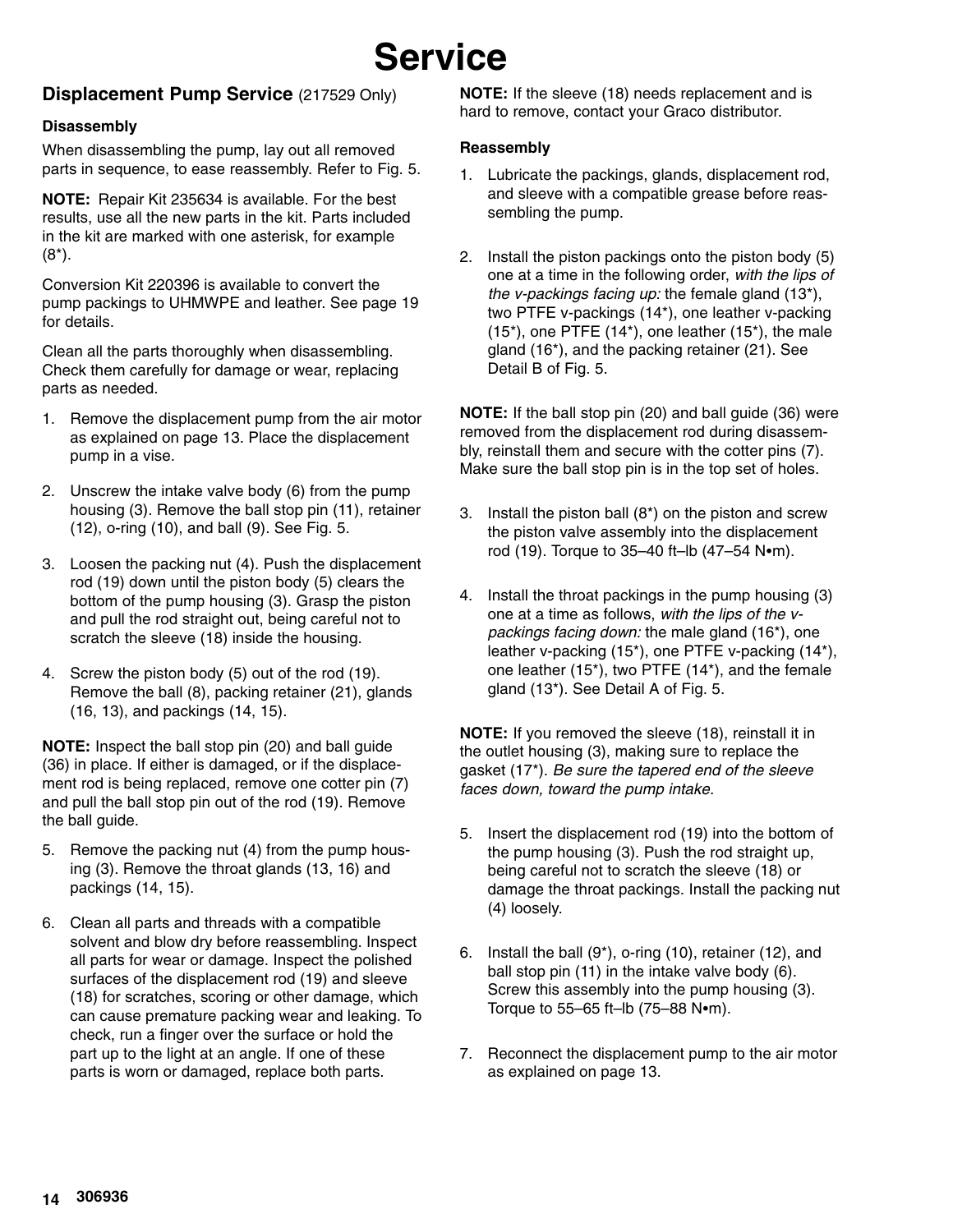## Service (For Model 217529 Displacement Pump)



- $\sqrt{2}$ See Detail A.
- $\sqrt{3}$ Lips of v-packings must face down.
- $\sqrt{4}$ Tapered end must face down, toward pump intake.



7



Goes in top set of holes.

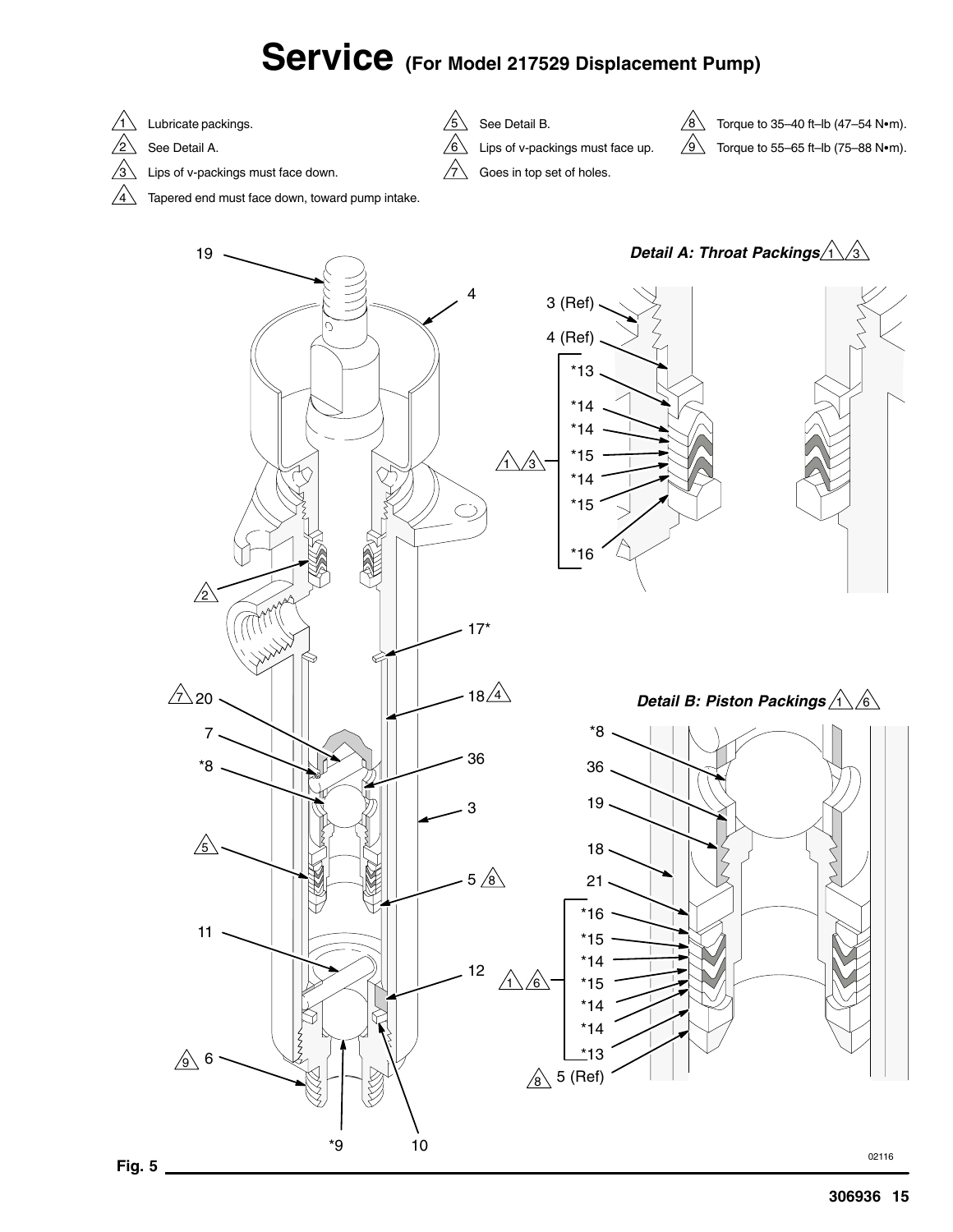## **Service**

#### **Displacement Pump Service** (215930 only)

#### **Disassembly**

When disassembling the pump, lay out all removed parts in sequence, to ease reassembly. Refer to Fig. 6.

**NOTE:** Repair Kit 218559 is available. For the best results, use all the new parts in the kit. Parts included in the kit are marked with one asterisk.

Always replace the glands when replacing the packings, whether or not you use a repair kit. Install the packings one at a time to be sure they "nest" properly.

Clean all the parts thoroughly when disassembling. Check them carefully for damage or wear, replacing parts as needed.

- 1. Unscrew intake valve housing (6) from pump housing (3). Remove pin (11), ball (9), retainer (12), and o–ring (10). See Fig. 6. If seat in valve housing (6) is chipped or worn, replace housing.
- 2. Loosen throat packing nut (4). Push displacement rod (19) down until the piston body clears the bottom of the pump housing (3). Grasp piston (5), and pull piston and displacement rod out through bottom of pump housing, being careful not to scratch the sleeve inside the housing.
- 3. Screw the piston body (5) out of the rod (19). Remove the ball (8), glands (31 and 32), packings (14), shims (29) and packing retainer (21).

**NOTE:** Inspect the ball stop pin (20) and ball guide (36) in place. If either is damaged, or if the displacement rod is being replaced, remove one cotter pin (7) and pull the ball stop pin out of the rod (19). Remove the ball guide.

- 4. Screw throat packing nut (4) out of pump housing (3). Remove packings (14) and glands (31 and 32).
- 5. Clean all parts and threads with a compatible solvent and blow dry before reassembling. Inspect all parts for wear or damage. Inspect the polished surfaces of the displacement rod (19) and sleeve (18) for scratches, scoring or other damage, which can cause premature packing wear and leaking. To check, run a finger over the surface or hold the part up to the light at an angle. If one of these parts is worn or damaged, replace both parts. When replacing the sleeve, be sure to replace the gasket (17\*).

**NOTE:** If the sleeve (18) needs replacement and is hard to remove, contact your Graco distributor.

#### **Assembly**

- 1. Lubricate packings, displacement rod (19) and inside of sleeve (18) before assembling.
- 2. Install male gland (31\*), five v–packings (14\*) *with the lips facing down,* and female gland (32\*) in throat of pump housing (3). See Detail A of Fig. 6. Install packing nut (4) loosely.

**NOTE:** If the ball stop pin (20) and ball guide (36) were removed from the displacement rod during disassembly, reinstall them and secure with the cotter pins (7). Make sure the ball stop pin is in the top set of holes.

- 3. Install the piston ball (8\*) on the piston and screw the piston valve assembly into the displacement rod (19) Torque to 35-40 ft-lb (47-54 N•m).
- 4. Install up to six shims (29\*) on the piston, to attain a packing stack height of 0.668–0.683 in. (17.0–17.3 mm). Install the female gland (32\*), five v–packings (14\*) *with the lips facing up,* male gland (31\*), and packing retainer (21) on the piston (5). Verify that the packing stack height is correct. See Detail B of Fig. 6.

**NOTE:** If you removed the sleeve (18), reinstall it in the outlet housing (3), making sure to replace the gasket (17\*). *Be sure the tapered end of the sleeve faces down, toward the pump intake.*

- 5. Place ball (8\*) on piston (5). Apply liquid thread sealant to threads of piston (5) and screw piston into displacement rod (19). Torque to 35–40 ft–lb  $(47–54$  N $\cdot$ m). Install displacement rod (19) and piston (5) up through bottom of pump housing (3).
- 6. Place ball (9\*) in intake housing (6) and install o–ring (10), retainer (12), and pin (11) in housing. Lubricate threads of valve housing (6) and screw valve housing into pump housing (3). Tighten throat packing nut (4) just enough to stop leakage – no tighter.
- 7. Reconnect the displacement pump to the air motor as explained on page 13.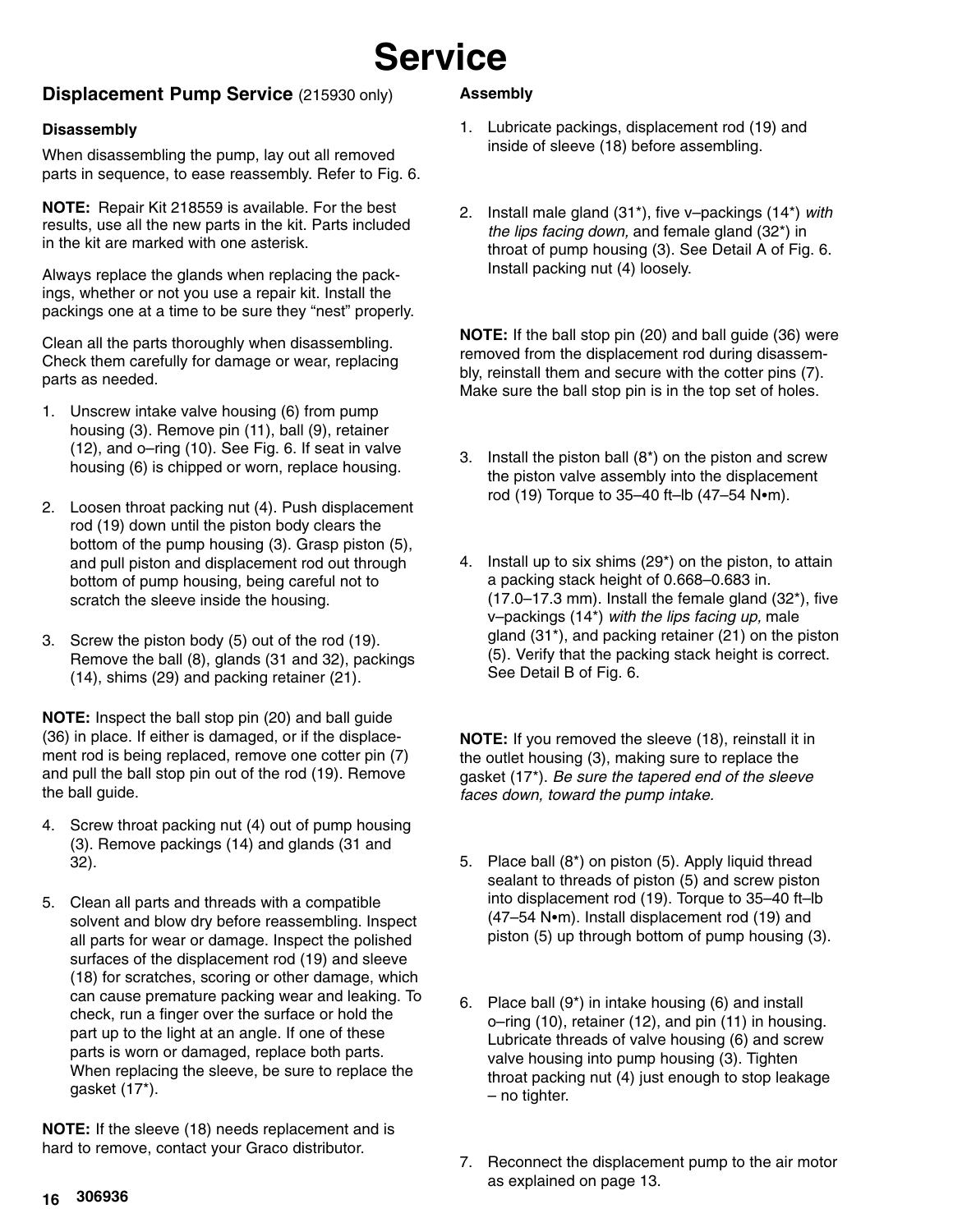## Service (For Model 215930 Displacement Pump)



19

 $\sqrt{3}$ Lips of v-packings must face down.

 $\sqrt{4}$ Tapered end must face down, toward pump intake.

Lips of v-packings must face up.  $\sqrt{5}$  See Detail B. 6

7

Torque to 55-65 ft-lb  $(75-88 \text{ N}\cdot\text{m})$ .  $\sqrt{8}$ Torque to  $35-40$  ft-lb (47-54 N $\bullet$ m). 9





\*32

\*29

<u>8</u>∆ 5 (Ref)

 $\overline{9}$  6

11

7

 $\triangle$  20

\*9

10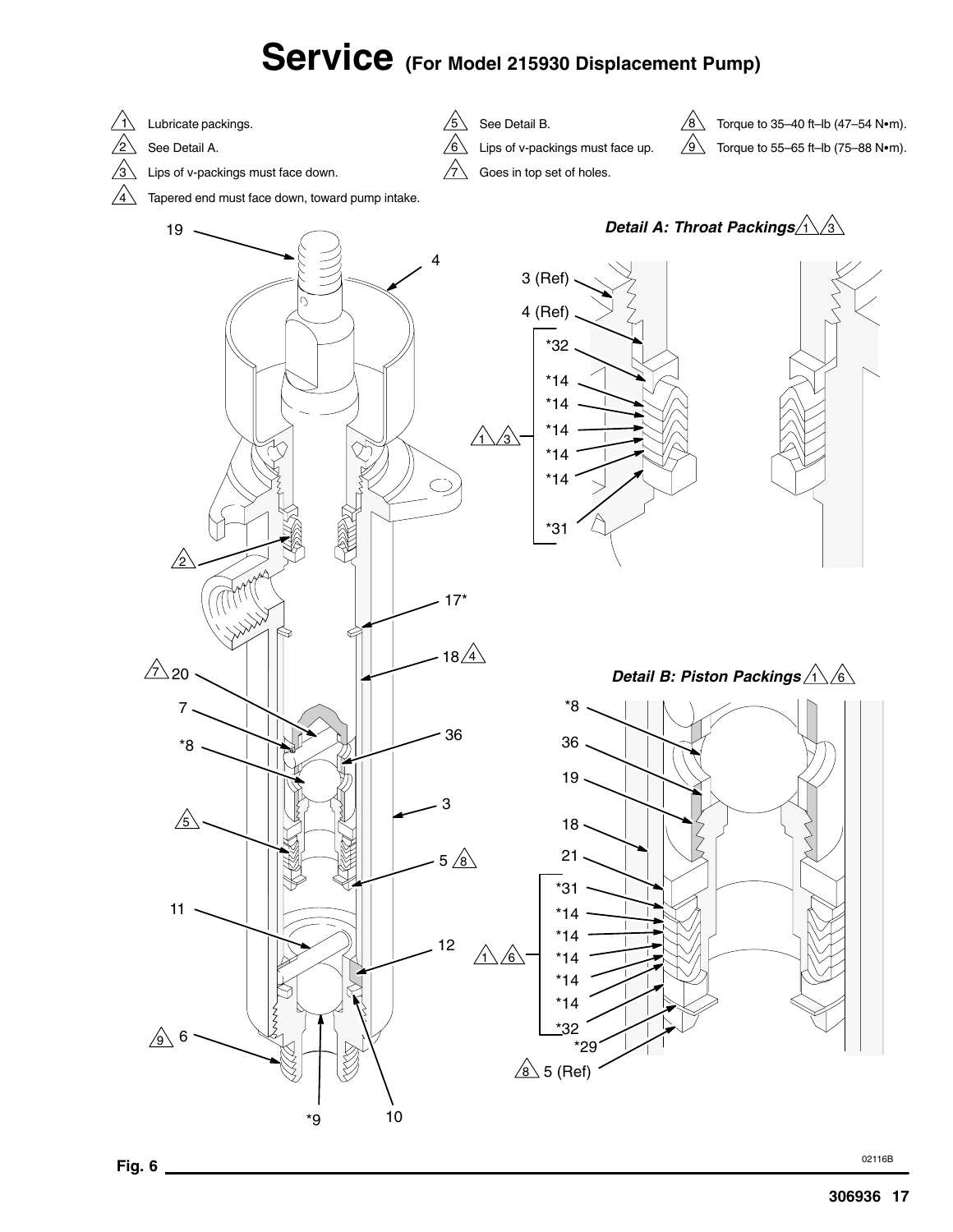## **Parts**

### **Models 217580 and 287886, Series A** 15:1 Ratio President<sup>®</sup> Pump



| 1                                     |
|---------------------------------------|
| 1                                     |
|                                       |
|                                       |
|                                       |
| 0.12 in. (3.2 mm) x 1.5 in. (38 mm) 1 |
| 3                                     |
| 2                                     |
|                                       |
| 2                                     |
| 1                                     |
|                                       |
|                                       |
| З                                     |
|                                       |
|                                       |

 *Replacement Danger and Warning labels, tags and cards are available at no cost.*

02115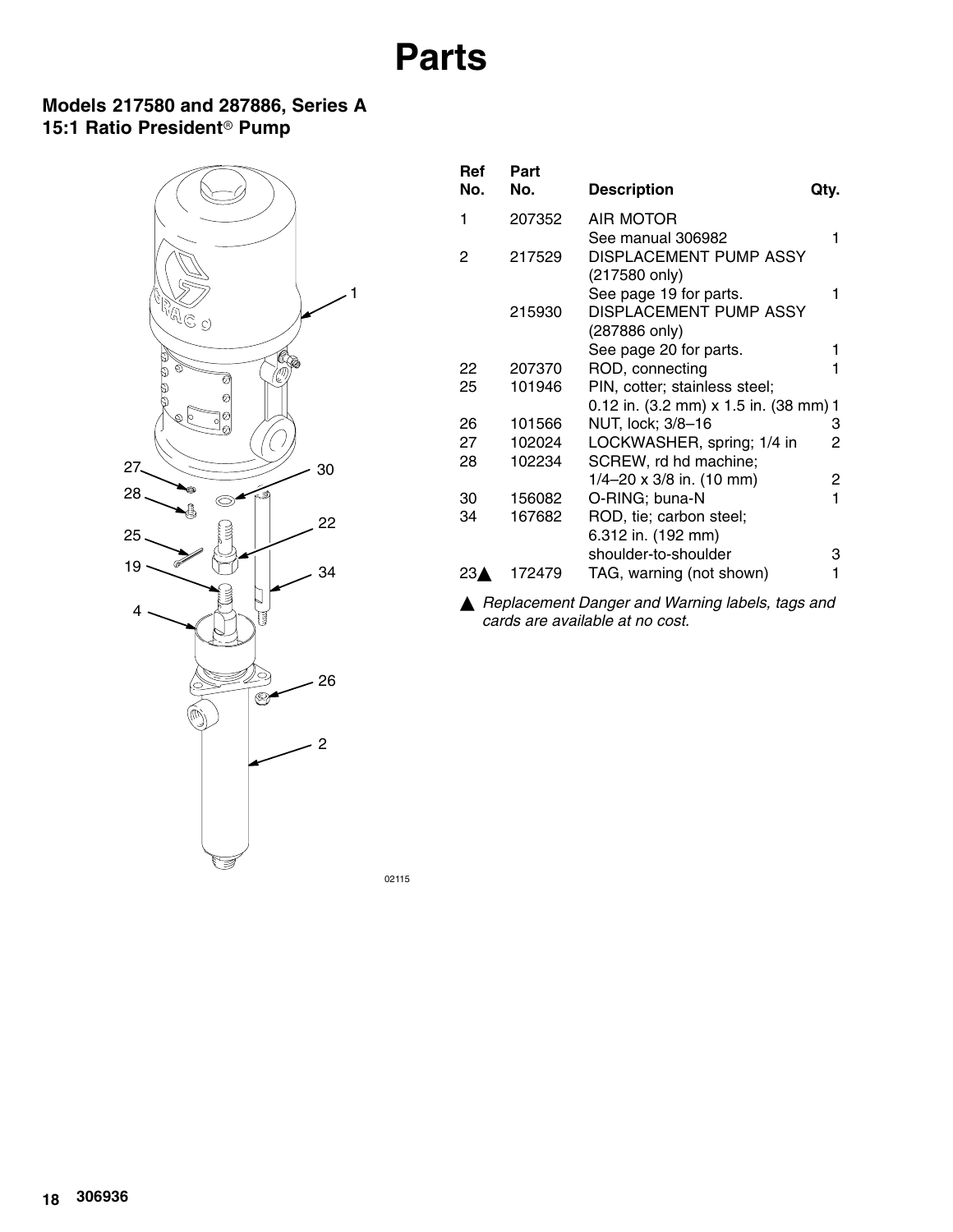## **Parts**

#### **Model 217529, Series D**

Severe-Duty Displacement Pump



| Ref<br>No.      | Part<br>No. | <b>Description</b>                                         | Qty.   |
|-----------------|-------------|------------------------------------------------------------|--------|
| 3               | 207354      | HOUSING, outlet; carbon steel                              | 1      |
| 4               | 207355      | PACKING NUT/WET-CUP;                                       |        |
|                 |             | carbon steel                                               | 1      |
| مر5             | 207356      | BODY, piston; carbon steel with                            |        |
|                 |             | tungsten carbide seat                                      | 1      |
| 6               | 207357      | BODY, intake valve; carbon steel                           |        |
|                 |             | with tungsten carbide seat                                 | 1      |
| 7               | 100063      | PIN, cotter;                                               |        |
|                 |             | 1/16 in. $(3.2 \text{ mm}) \times 1$ in. $(25 \text{ mm})$ | 2      |
| 8*              | 101822      | BALL; stainless steel;                                     |        |
|                 |             | 5/8 in. (16 mm) dia.                                       | 1      |
| 9*              | 101859      | BALL; stainless steel;                                     |        |
|                 |             | 3/4 in. (19 mm) dia.                                       | 1      |
| 10 <sub>k</sub> | 165053      | O-RING: PTFE                                               | 1      |
| 11              | 167662      | PIN, ball stop; carbon steel                               | 1      |
| 12              | 167663      | RETAINER, o-ring; carbon steel                             | 1      |
| $13*$           | 167664      | GLAND, female; carbon steel                                | 2      |
| $14*$           | 167665      | <b>V-PACKING; PTFE</b>                                     | 6      |
| $15*$           | 167666      | V-PACKING; leather                                         | 4      |
| $16*$           | 167667      | GLAND, male; carbon steel                                  | 2<br>1 |
| $17*$           | 167668      | <b>GASKET, flat; PTFE</b>                                  |        |
| 18              | 178896      | SLEEVE, cylinder; stainless steel                          | 1      |
| 19              | 178895      | ROD, displacement; stainless steel1                        |        |
| $20 -$          | 167671      | PIN, ball stop; carbon steel                               | 1      |
| 21              | 167672      | RETAINER, packing; carbon steel                            | 1      |
| 23 <sub>A</sub> | 172479      | TAG, warning (not shown)                                   | 1      |
| 36              | 183021      | GUIDE, ball, intake;                                       | 1      |
|                 |             | stainless steel                                            |        |

- *Replacement Danger and Warning labels, tags and cards are available at no cost.*
- *\* These parts are included in Repair Kit 235634, which may be purchased separately.*
- *Keep these spare parts on hand to reduce down time.*

#### **UHMWPE/Leather Conversion Kit 220396**

Converts displacement pump to ultra-high molecular weight polyethylene and leather packings. Must be purchased separately.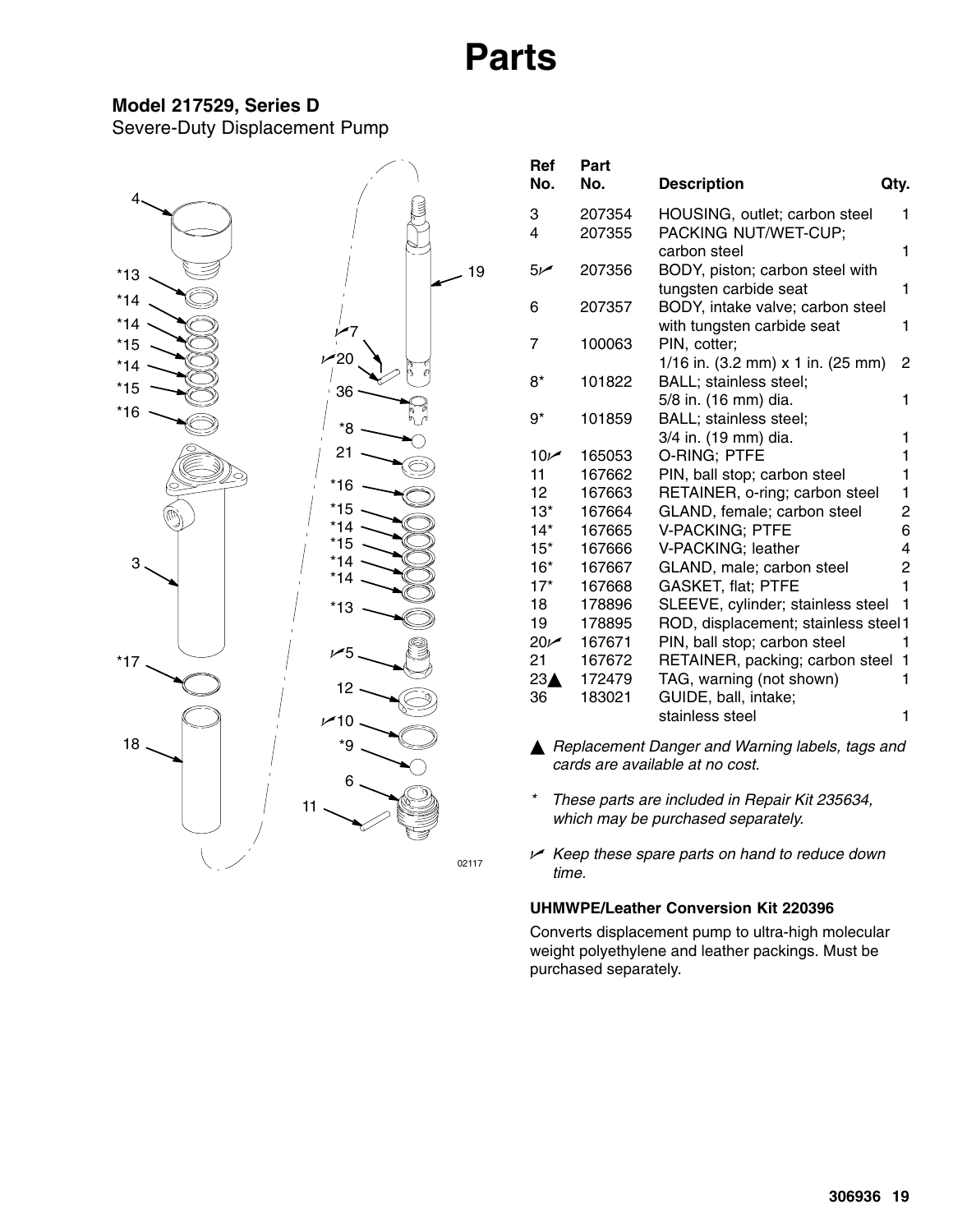# **Parts**



| Ref             | Part   |                                           |      |
|-----------------|--------|-------------------------------------------|------|
| No.             | No.    | <b>Description</b>                        | Qty. |
| 3               | 207354 | HOUSING, outlet; carbon steel             | 1    |
| 4               | 207355 | PACKING NUT/WET-CUP;                      |      |
|                 |        | carbon steel                              | 1    |
| سر5             | 207356 | BODY, piston; carbon steel with           |      |
|                 |        | tungsten carbide seat                     | 1    |
| 6               | 207357 | BODY, intake valve; carbon steel          |      |
|                 |        | with tungsten carbide seat                | 1    |
| 7               | 100063 | PIN, cotter;                              |      |
|                 |        | 1/16 in. (3.2 mm) x 1 in. (25 mm)         | 2    |
| 8*              | 101822 | BALL; stainless steel;                    |      |
|                 |        | 5/8 in. (16 mm) dia.                      | 1    |
| 9*              | 101859 | BALL; stainless steel;                    |      |
|                 |        | 3/4 in. (19 mm) dia.                      | 1    |
| $10\nu$         | 165053 | O-RING; PTFE                              | 1    |
| 11              | 167662 | PIN, ball stop; carbon steel              | 1    |
| 12.             | 167663 | RETAINER, o-ring; carbon steel            | 1    |
| 14*             | 167665 | <b>V-PACKING; PTFE</b>                    | 9    |
| $17*$           | 167668 | <b>GASKET, flat; PTFE</b>                 | 1    |
| 18              | 178896 | SLEEVE, cylinder; stainless steel         | 1    |
| 19              | 178895 | ROD, displacement; stainless steel1       |      |
| $20 -$          | 167671 | PIN, ball stop; carbon steel              | 1    |
| 21              | 167672 | RETAINER, packing; carbon steel           | 1    |
| 23 <sub>A</sub> | 172479 | TAG, warning (not shown)                  | 1    |
| 24              | 183022 | GUIDE, ball                               | 1    |
| 29*             | 187831 | <b>SHIM</b>                               | 0-6  |
| $31*$           | 183644 | GLAND, male                               | 2    |
| $32*$           | 183645 | GLAND, female                             | 2    |
|                 |        | A Deplacement Department Ullevaine Inhala | ᅬ    |

 *Replacement Danger and Warning labels, tags and cards are available at no cost.*

*\* These parts are included in Repair Kit 218559, which may be purchased separately.*

 *Keep these spare parts on hand to reduce down time.*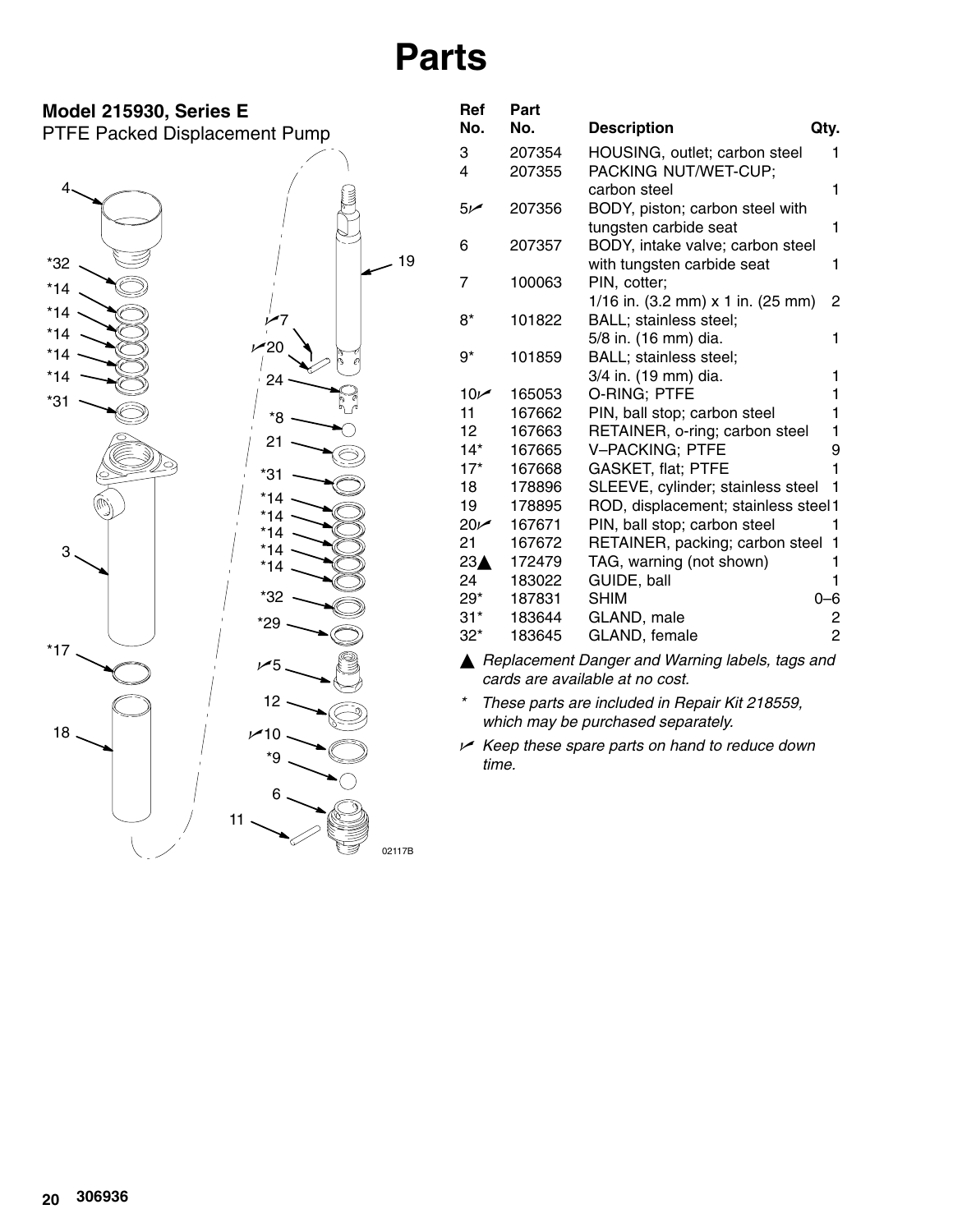| -                        |
|--------------------------|
|                          |
|                          |
|                          |
| $\overline{\phantom{a}}$ |
|                          |
|                          |
|                          |
|                          |
|                          |
|                          |
|                          |
|                          |
|                          |
|                          |
|                          |
|                          |
|                          |
|                          |
|                          |
|                          |
|                          |
| $\overline{\phantom{0}}$ |
|                          |
|                          |
|                          |
|                          |
|                          |
|                          |
|                          |
|                          |
|                          |
|                          |
|                          |
|                          |
|                          |
|                          |
|                          |
| -                        |
|                          |
|                          |
|                          |
|                          |
|                          |
|                          |
|                          |
|                          |
|                          |
|                          |
|                          |
|                          |
|                          |
|                          |
|                          |
|                          |
|                          |
|                          |
|                          |
|                          |
|                          |
|                          |
|                          |
|                          |
|                          |
|                          |
|                          |
|                          |
|                          |
|                          |
|                          |
|                          |
|                          |
|                          |
|                          |
|                          |
|                          |
|                          |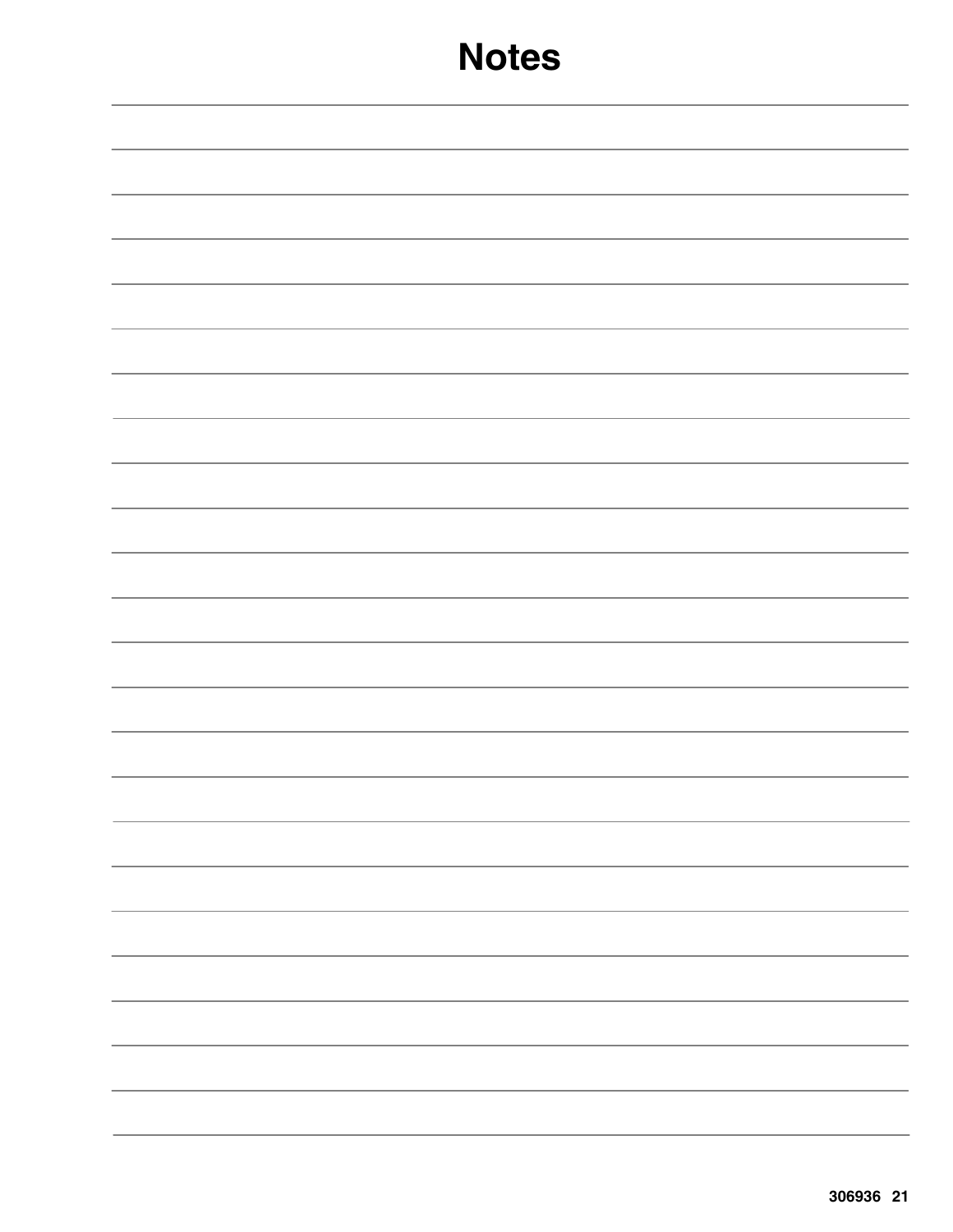# **Technical Data**

| Category                              | Data                                                                                                              |
|---------------------------------------|-------------------------------------------------------------------------------------------------------------------|
| Ratio                                 | 15:1                                                                                                              |
| Maximum fluid working pressure        | 1800 psi (12 MPa, 124 bar)                                                                                        |
| Maximum air input pressure            | 120 psi (0.8 MPa, 8.4 bar)                                                                                        |
| Pump cycles per 1 gallon (3.8 liters) | 35                                                                                                                |
| Fluid flow at 60 cycles per minute    | 1.8 gpm (6.8 liters per minute)                                                                                   |
| Weight                                | 31 lb (14 kg)                                                                                                     |
| Wetted parts                          | Carbon Steel, 304, 440, and 17-4 PH Grades of Stainless Steel,<br>Chrome Plating, Tungsten Carbide, PTFE, Leather |

#### **Sound Pressure Levels (dBa)**

(measured at 1 meter from unit)

|           | Input Air Pressures at 15 cycles per minute |                            |                          |
|-----------|---------------------------------------------|----------------------------|--------------------------|
| Air Motor | 40 psi (0.28 MPa, 2.8 bar)                  | 70 psi (0.48 MPa, 4.8 bar) | 100 psi (0.7 MPa, 7 bar) |
| President | ' 73.6 dB(A)                                | 78.3 dB(A)                 | $80.9 \text{ dB}(A)$     |

#### **Sound Power Levels (dBa)**

(tested in accordance with ISO 9614–2)

|             | Input Air Pressures at 15 cycles per minute |                            |                          |
|-------------|---------------------------------------------|----------------------------|--------------------------|
| l Air Motor | 40 psi (0.28 MPa, 2.8 bar)                  | 70 psi (0.48 MPa, 4.8 bar) | 100 psi (0.7 MPa, 7 bar) |
| l President | $ 87.4$ dB(A)                               | $92.1 \text{ dB}(A)$       | 94.6 dB(A)               |

### **Performance Data**



**FLUID FLOW (TEST FLUID: NO. 10 WEIGHT OIL)**

**To find Fluid Outlet Pressure** (psi/MPa/bar) at a specific fluid flow (lpm/gpm) and operating air pressure (psi/MPa/bar):

- 1. Locate desired flow along bottom of chart.
- 2. Follow vertical line up to intersection with selected fluid outlet pressure curve (black). Follow left to scale to read fluid outlet pressure.

**22 306936**

- **To find Pump Air Consumption** (m3/min or scfm) at a specific fluid flow (lpm/gpm) and air pressure (psi/MPa/bar):
- 1. Locate desired flow along bottom of chart.
- 2. Read vertical line up to intersection with selected air consumption curve (gray). Follow right to scale to read air consumption.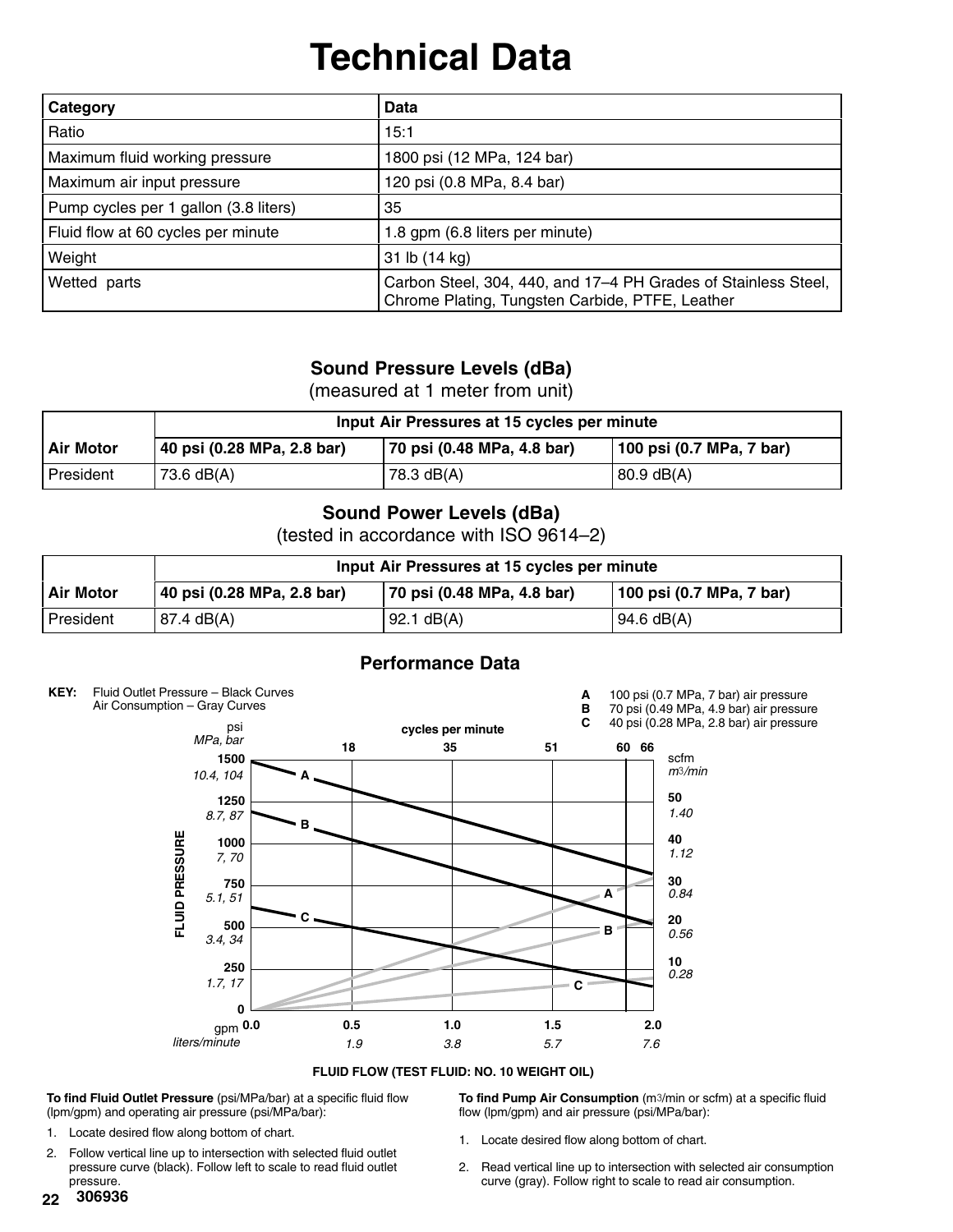